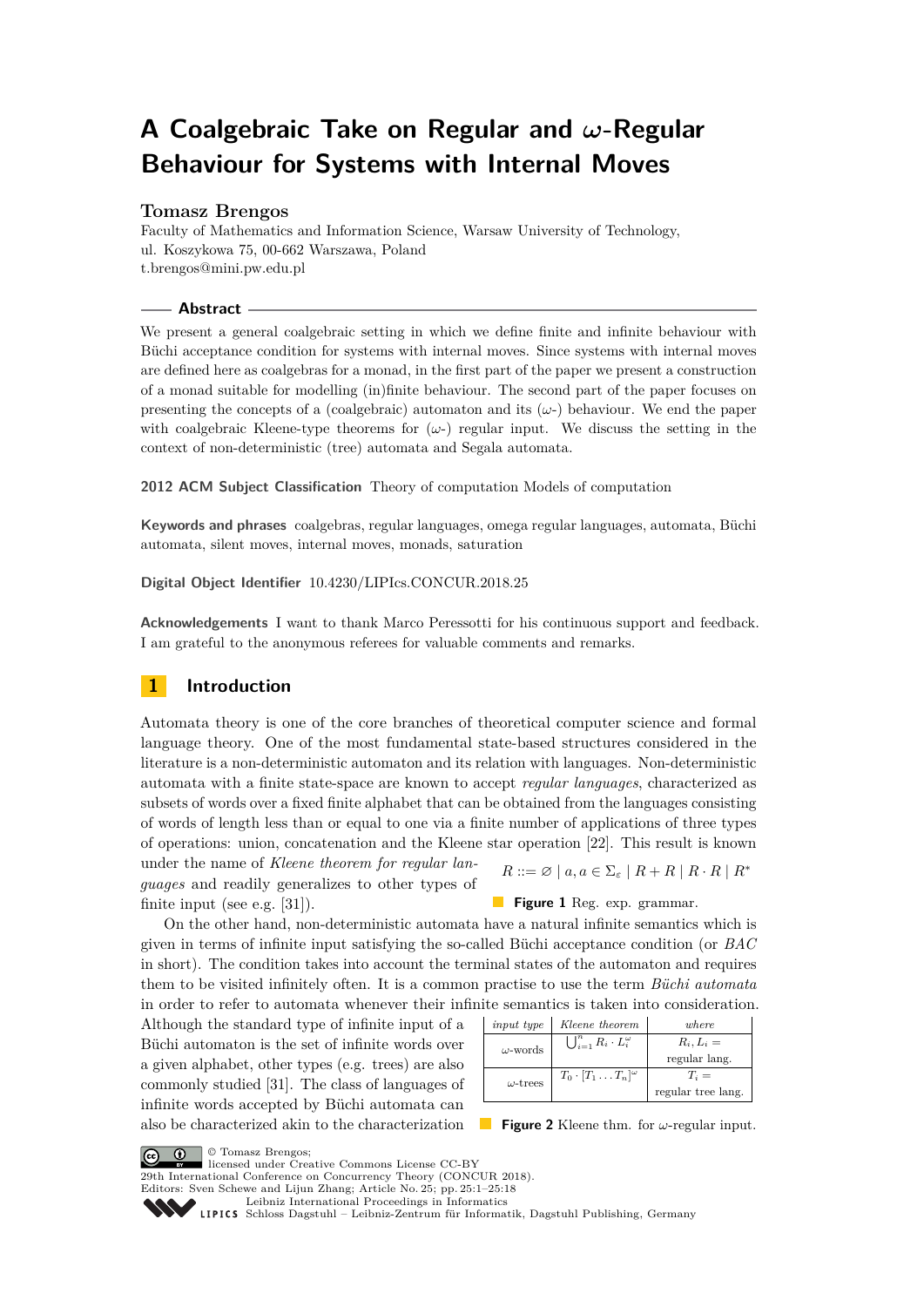#### **25:2 A Coalgebraic Take on (***ω***)-Regular Behaviour for Systems with Internal Moves**

of regular languages. This result is known under the name of *Kleene theorem for ω-regular languages* and its variants hold for many input types (see e.g. [\[17,](#page-16-2)[31\]](#page-16-1)). Roughly speaking, any language recognized by a Büchi automaton can be represented in terms of regular languages and the infinite iteration operator (−) *<sup>ω</sup>*. This begs the question of a unifying framework these systems can be put in and reasoned about on a more abstract level so that the analogues of Kleene theorems for  $(\omega)$ -)regular input are derived. The recent developments in the theory of coalgebra [\[11,](#page-15-0) [32,](#page-16-3) [35,](#page-17-1) [36\]](#page-17-2) show that the coalgebraic framework may turn out to be suitable to achieve this goal.

A coalgebra  $X \to FX$  is an abstract (categorical) representation of a single step of computation of a given process [\[18,](#page-16-4) [32\]](#page-16-3). The coalgebraic setting has already proved itself useful in modelling finite behaviour via least fixpoints (e.g. [\[8,](#page-15-1) [21,](#page-16-5) [35\]](#page-17-1)) and infinite behaviour via greatest fixpoints of suitable mappings [\[12,](#page-15-2) [24\]](#page-16-6). The infinite behaviour with BAC can be modelled by a combination of the two [\[30,](#page-16-7) [36\]](#page-17-2).

Our paper plans to revisit the coalgebraic framework of (in)finite behaviour from the perspective of *systems with internal moves*. A unifying theory of systems with internal steps has been part of the focus of the coalgebraic community in recent years [\[6–](#page-15-3)[10,](#page-15-4) [35\]](#page-17-1) and was mainly motivated by the research in finite behaviour of such systems. Intuitively, these systems have a special computation branch that is silent. This special branch, usually denoted by the letter  $\tau$  or  $\varepsilon$ , is allowed to take several steps and in some sense remain neutral to the structure of a process. These systems arise in a natural manner in many branches of theoretical computer science, among which are process calculi [\[29\]](#page-16-8) (labelled transition systems with *τ* -moves and their weak bisimulation) or automata theory (automata with  $\varepsilon$ -moves), to name only two. The approach from [\[8,](#page-15-1) [9\]](#page-15-5) suggests that these systems should be defined as coalgebras whose type is a monad. This treatment allows for an elegant modelling of weak behavioural equivalences [\[9,](#page-15-5)[10\]](#page-15-4) among which we find Milner's weak bisimulation [\[29\]](#page-16-8). Each coalgebra  $\alpha: X \to TX$  becomes an endomorphism  $\alpha: X \to X$  in the Kleisli category for the monad *T* and Milner's weak bisimulation on a labelled transition

category for the LTS monad) [\[8\]](#page-15-1). Hence, in- tion. system  $\alpha$  is defined to be a strong bisimulation on its *saturation*  $\alpha^*$  which is the smallest LTS over the same state space satisfying  $\alpha \leq \alpha^*$ ,  $id \leq \alpha^*$  and  $\alpha^* \cdot \alpha^* \leq \alpha^*$  (where the composition and the order are given in the Kleisli



**Figure 3** LTS with *ε*-moves and its satura-

tuitively,  $\alpha^*$  is the reflexive and transitive closure of  $\alpha$  and is formally defined as the least fixpoint  $\alpha^* = \mu x$ . (id  $\vee x \cdot \alpha$ ). Since a reflexive and transitive closure is understood as an accumulation of a *finite* number of compositions of the structure with itself, the concept of coalgebraic saturation is intrinsically related to *finite* behaviour of systems. A similar treatment of infinite behaviour (and/or their combination) in the context of systems with internal moves has not been considered so far.

## **The aim of the paper.** We plan to:

- **1.** revisit non-deterministic (Büchi) automata and their behaviour in the coalgebraic context of systems with internal moves,
- **2.** provide a type monad suitable for modelling (in)finite behaviour of general systems,
- <span id="page-1-0"></span>**3.** present a setting for defining (in)finite behaviour for abstract automata with silent moves,
- <span id="page-1-1"></span>**4.** state coalgebraic Kleene theorems for  $(\omega$ -)regular behaviour.

The first point in the list is achieved by describing non-deterministic (Büchi) automata and their finite and infinite behaviour in terms of different coalgebraic (categorical) fixpoint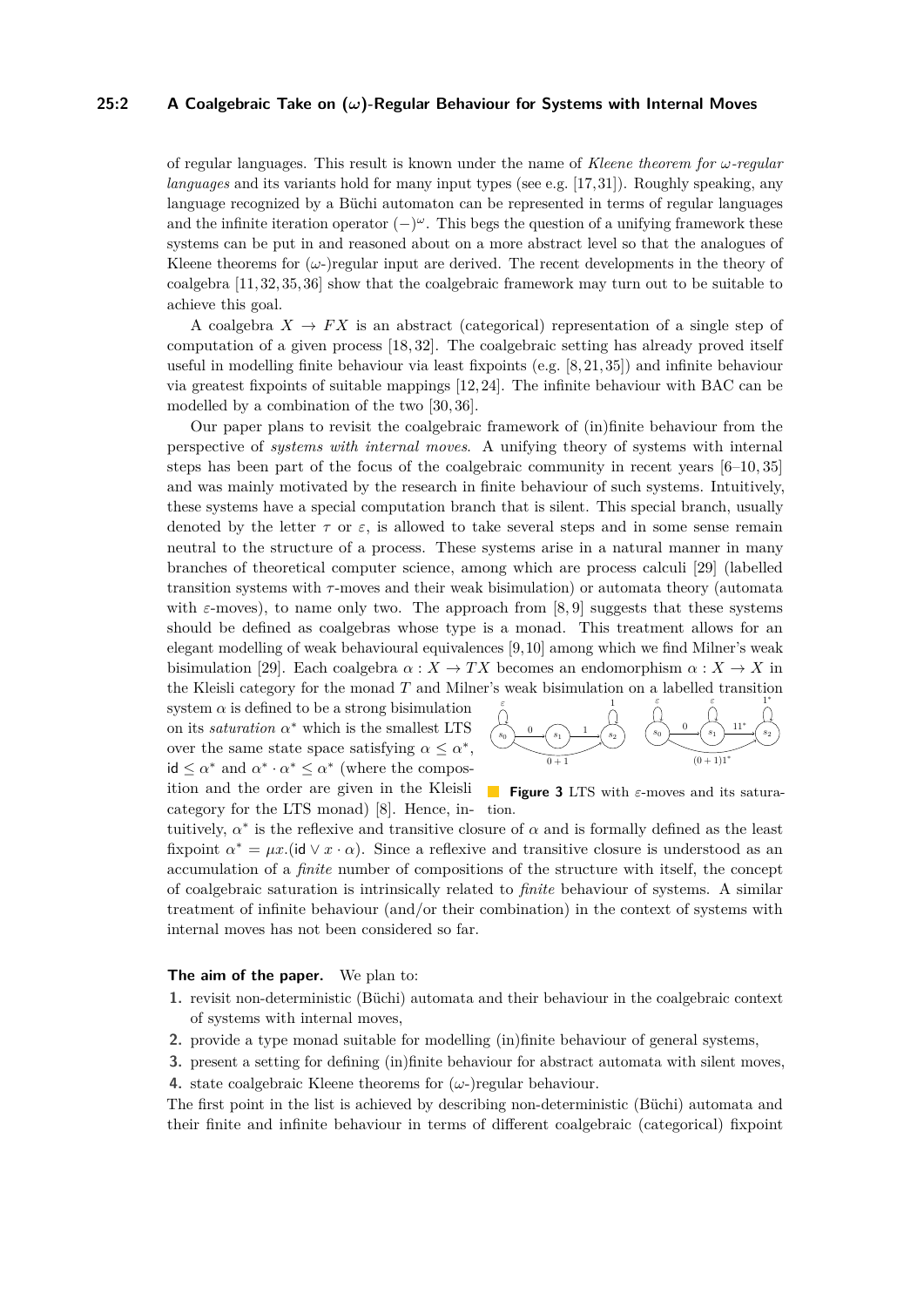constructions calculated in the Kleisli category for a suitable monad. Section [3](#page-4-0) serves as a motivation for the framework presented later in Section [4](#page-7-0) and Section [5.](#page-10-0)

Originally [\[20,](#page-16-9)[35\]](#page-17-1), coalgebras with internal moves were considered as systems  $X \to TF_{\varepsilon}X$ for a monad *T* and an endofunctor *F*, where  $F_{\varepsilon} \triangleq F + \mathcal{I}d$ . The functor  $TF_{\varepsilon}$  could be embedded into the monad  $TF^*$ , where  $F^*$  is the free monad over  $F$  [\[8\]](#page-15-1). The monad  $TF^*$  is enough to model systems with internal moves and their finite behaviour  $[6, 8, 9]$  $[6, 8, 9]$  $[6, 8, 9]$ . However, it will prove itself useless in the context of infinite behaviour. Hence, by revisiting and tweaking the construction of  $TF^*$  from [\[8\]](#page-15-1), Section [4](#page-7-0) gives a general description of the monad  $TF^{\infty}$ , the type functor  $TF_{\varepsilon}$  embeds into, which is used in the remaining part of the paper to model the combination of finite and infinite behaviour. Point [\(3\)](#page-1-0) in the above list is achieved by using two fixpoint operators: the saturation operator  $(-)^*$  and a new operator  $(-)^{\omega}$ calculated in (a full subcategory of) the Kleisli category for a monad which admits infinite behaviour. The combination of  $(-)^*$  and  $(-)^\omega$  allows us to define infinite behaviour with BAC. Since we are mainly interested in finite state systems, all our results are presented in the context of the full subcategory of the Kleisli category whose objects are sets  $\{1, \ldots, n\}$ for  $n = 0, 1, \ldots, a, k, a$ . the Lawvere theory associated with the given monad. Kleene-type theorems of [\(4\)](#page-1-1) are a direct consequence of the definition of finite and infinite behaviour with BAC using  $(-)^*$  and  $(-)^\omega$ .

# <span id="page-2-0"></span>**2 Basic notions**

In this paper we assume the reader is familiar with basic category theory concepts like functor, (sub)monad, adjunction, Kleisli category, lifting of a functor to Kleisli category via distributive law, (initial) *F*-algebra, (final) *F*-coalgebra. For a thorough introduction to category theory the reader is referred to [\[28\]](#page-16-10). See also e.g. [\[7–](#page-15-6)[9\]](#page-15-5) for an extensive list of notions needed here.

**Non-deterministic (Büchi) automata and their behaviour.** Classically, a *nondeterministic automaton*, or simply *automaton*, is a tuple  $\mathcal{Q} = (Q, \Sigma, \delta, q_0, \mathfrak{F})$ , where *Q* is a finite set of *states*,  $\Sigma$  finite set called *alphabet*,  $\delta$  :  $Q \times \Sigma \rightarrow \mathcal{P}(Q)$  a *transition function* and  $\mathfrak{F} \subseteq Q$  set of *accepting states*. We write  $q_1 \stackrel{a}{\rightarrow} q_2$  if  $q_2 \in \delta(q_1, a)$ . There are two standard types of semantics of automata: finite and infinite. The finite semantics, also known as the *language of finite words* of  $Q$ , is defined as the set of all finite words  $a_1 \ldots a_n \in \Sigma^*$  for which there is a sequence of transitions  $q_0 \stackrel{a_1}{\rightarrow} q_1 \stackrel{a_2}{\rightarrow} q_2 \dots q_{n-1} \stackrel{a_n}{\rightarrow} q_n$  which ends in an accepting state  $q_n \in \mathfrak{F}$  [\[22\]](#page-16-0). The infinite semantics, also known as the *ω-language* of  $\mathcal{Q}$ , is the set of infinite words  $a_1 a_2 \ldots \in \Sigma^\omega$  for which there is a run  $r = q_0 \stackrel{a_1}{\rightarrow} q_1 \stackrel{a_2}{\rightarrow} q_2 \stackrel{a_3}{\rightarrow} q_3 \ldots$  for which the set of indices  $\{i \mid q_i \in \mathfrak{F}\}\$ is infinite, or in other words, the run *r* visits the set of final states  $\mathfrak{F}$ infinitely often. Often in the literature, in order to emphasize that the infinite semantics is taken into consideration the automata are referred to as *Büchi automata* [\[31\]](#page-16-1). In our work we will consider (Büchi) automata without the initial state specified and define the  $(\omega)$ language in an automaton for any given state.

There are several other variants of input for non-deterministic Büchi automata known in the literature [\[17,](#page-16-2) [31\]](#page-16-1). Here, we mention non-deterministic (Büchi) tree automaton, i.e. a tuple  $(Q, \Sigma, \delta, \mathfrak{F})$ , where  $\delta : Q \times \Sigma \to \mathcal{P}(Q \times Q)$  and the rest is as before. The infinite semantics of this machine is the set of infinite binary trees with labels in  $\Sigma$  for which there is a run whose every branch visits  $\mathfrak{F}$  infinitely often [\[17,](#page-16-2) [31\]](#page-16-1).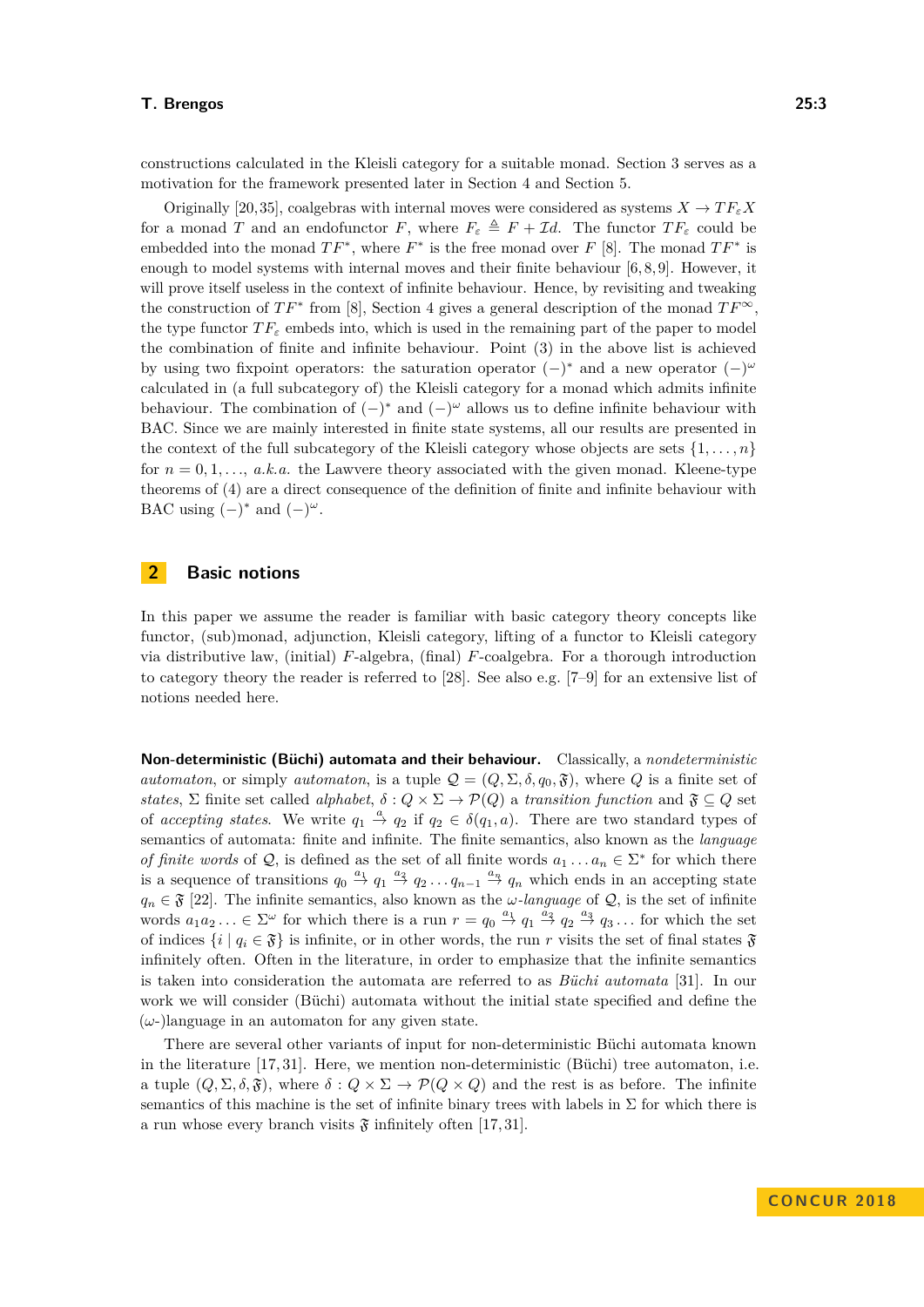#### **25:4 A Coalgebraic Take on (***ω***)-Regular Behaviour for Systems with Internal Moves**

**Coalgebras with internal moves and their type monads.** As mentioned before coalgebras with internal moves were first introduced in the context of coalgebraic trace semantics as coalgebras of the type  $TF_{\varepsilon}$  for a monad T and an endofunctor F on C [\[20,](#page-16-9) [35\]](#page-17-1). If we take  $F = \Sigma \times \mathcal{I}$ *d* then we have  $TF_{\varepsilon} = T(\Sigma \times \mathcal{I}d + \mathcal{I}d) \cong T(\Sigma_{\varepsilon} \times \mathcal{I}d)$ , where  $\Sigma_{\varepsilon} \triangleq \Sigma + {\varepsilon}$ . In [\[8\]](#page-15-1) we showed that given some mild assumptions on *T* and *F* we may embed the functor  $TF_{\varepsilon}$ into the monad  $TF^*$ , where  $F^*$  is the free monad over  $F$ . In particular, if we apply this construction to  $T = \mathcal{P}$  and  $F = \Sigma \times \mathcal{I}d$  we obtain the monad  $\mathcal{P}(\Sigma^* \times \mathcal{I}d)$  from Example [2.1](#page-3-0) below. This construction is also revisited in this paper in Section [4.](#page-7-0) The trick of modelling the invisible steps via a monadic structure allows us *not* to specify the internal moves explicitly. Instead of considering  $TF_\varepsilon$ -coalgebras we consider  $T'$ -coalgebras for a monad  $T'$ on an arbitrary category.

The strategy of finding a suitable monad (for modelling the behaviour taken into consideration) will also be applied in this paper. Unfortunately, from the point of view of the infinite behaviour of coalgebras, considering systems of the type *T F*<sup>∗</sup> is not sufficient (see Section [3](#page-4-0) for a discussion). Hence, in Section [4](#page-7-0) we show how to obtain monads suitable for modelling infinite behaviour. Below, we list basic examples of monads considered in this paper. This list will be extended in sections to come.

<span id="page-3-0"></span>**■ Example 2.1.** The powerset endofunctor  $\mathcal{P}$  : Set  $\rightarrow$  Set carries a monadic structure for which the category  $\mathcal{K}l(\mathcal{P})$  consists of sets as objects and maps  $f : X \to \mathcal{P}Y$  and  $g : Y \to \mathcal{P}Z$ with the composition  $g \cdot f : X \to \mathcal{P}Z$  defined as follows  $g \cdot f(x) = \{z \in Z \mid z \in \bigcup g(f(x))\}.$ The identity morphisms id :  $X \to \mathcal{P}X$  are given for any  $x \in X$  by  $\text{id}(x) = \{x\}$ . Now, for a set  $\Sigma$  the functor  $\mathcal{P}(\Sigma^* \times \mathcal{I}d)$  carries a monadic structure whose composition in the Kleisli category is given as follows [\[8\]](#page-15-1). For  $f : X \to \mathcal{P}(\Sigma^* \times Y)$  and  $g : Y \to \mathcal{P}(\Sigma^* \times Z)$  we have  $g \cdot f(x) = \{(\sigma_1 \sigma_2, z) \mid x \stackrel{\sigma_1}{\to}_f y \stackrel{\sigma_2}{\to}_g z \text{ for some } y \in Y\}.$  The identity morphisms in this category are  $id: X \to \mathcal{P}(\Sigma^* \times X)$  given by  $id(x) = \{(\varepsilon, x)\}\.$  Finally, let  $\Sigma^\omega$  be the set of all infinite sequences of elements from  $\Sigma$ . The functor  $\mathcal{P}(\Sigma^* \times \mathcal{I}d + \Sigma^\omega)$  carries a monadic structure whose Kleisli composition is the following. For  $f: X \to \mathcal{P}(\Sigma^* \times Y + \Sigma^{\omega})$  and  $g: Y \to \mathcal{P}(\Sigma^* \times Z + \Sigma^{\omega})$  the map  $g \cdot f: X \to \mathcal{P}(\Sigma^* \times Z + \Sigma^{\omega})$  is:

$$
x \xrightarrow{\sigma} g \cdot f \ z \iff \exists y \text{ s.t. } x \xrightarrow{\sigma_1} y \text{ and } y \xrightarrow{\sigma_2} z, \text{ where } \sigma = \sigma_1 \sigma_2 \in \Sigma^*,
$$
  

$$
x \downarrow_{g \cdot f} v \iff x \downarrow_f v \text{ or } x \xrightarrow{\sigma} f y, \ y \downarrow_g v' \text{ and } v = \sigma v' \in \Sigma^\omega.
$$

In the above we write  $x \stackrel{\sigma}{\to}_f y$  whenever  $(\sigma, y) \in f(x)$  and  $x \downarrow_f v$  if  $v \in f(x)$  for  $\sigma \in \Sigma^*$ ,  $v \in \Sigma^{\omega}$ . The identity morphisms in this category are the same as in the Kleisli category for the monad  $\mathcal{P}(\Sigma^* \times \mathcal{I}d)$ . The monadic structure of  $\mathcal{P}(\Sigma^* \times \mathcal{I}d + \Sigma^\omega)$  arises as a consequence of a general construction of monads modelling (in)finite behaviour described in detail in Section [4.](#page-7-0)

**Example 2.2.** The subconvex distributions functor  $CM$  used to model Segala systems [\[33,](#page-16-11) [34\]](#page-17-3) is defined as follows [\[16\]](#page-16-12). For any set *X* define M*X* to be the carrier of the free module for the semiring  $[0, \infty)$  over *X* and put  $\mathcal{CM}X = \{U \subseteq \mathcal{M}X \mid U = \overline{U} \text{ and } U \neq \emptyset\},\$ where for  $U \subseteq MX$  we have  $\overline{U} \triangleq {\sum_{i=1}^{n} r_i \cdot u_i \mid u_i \in U, r_i \in [0, \infty) \& \sum_i r_i \leq 1}.$  For any map  $f: X \to Y$  put  $\mathcal{CM}(f): \mathcal{CM}X \to \mathcal{CM}Y; U \mapsto \overline{\mathcal{M}f(U)}$ . See also [\[8,](#page-15-1)25] for a slightly different definition of  $\mathcal{CM}$  and a more thorough discussion of this treatment. The functor can be equipped with a monadic structure which results in the Kleisli composition defined by:  $g \cdot f(x) = \bigcup_{\phi \in f(x)} \sum_{y \in \text{supp}\phi} \{\phi(y) \cdot \psi \mid \psi \in g(y)\} \in \mathcal{CMZ}$  for  $x \in X, f : X \to \mathcal{CMY}$  and  $g: Y \to \mathcal{CMZ}$  [\[16\]](#page-16-12).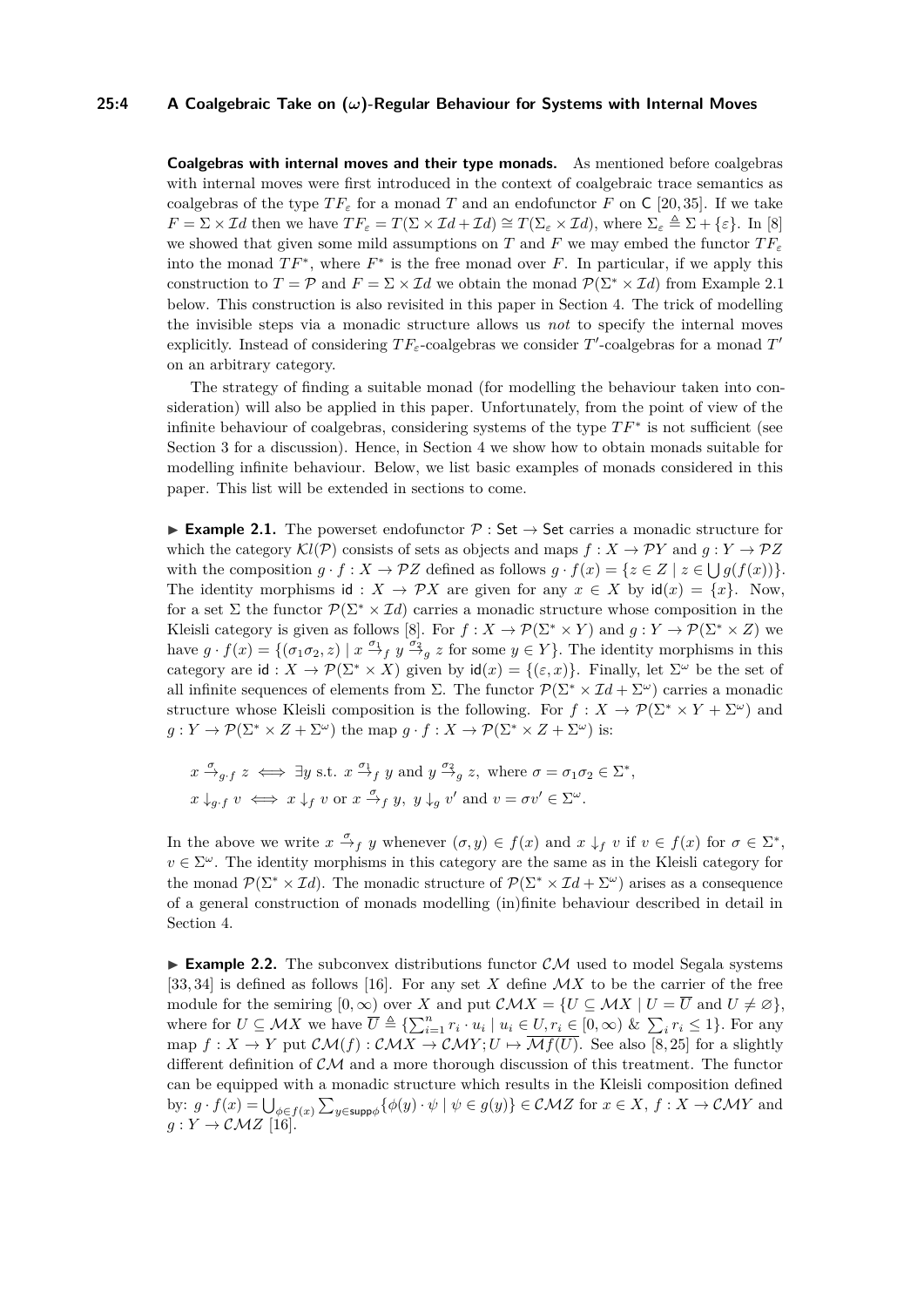**Lawvere theories and categorical order enrichment.** The primary interest of the theory of automata and formal languages focuses on automata over a *finite* state space. Hence, since we are interested in systems with internal moves (i.e. maps  $X \to TX$  for a monad *T*), without any loss of generality we may focus our attention on coalgebras of the form  $[n] \to T[n]$ , where  $[n] \triangleq \{1, \ldots, n\}$  with  $n = 0, 1, \ldots$  for a **Set-monad** *T*. These morphisms are endomorphisms in a full subcategory of the Kleisli category for *T* known under the name of *Lawvere theory*. That is why we choose the setting of this paper to be Lawvere theories. Because we are interested in the coalgebraic essence of a Lawvere theory, we adopt the definition which is dual to the classical notion [\[27\]](#page-16-14).

Formally, a *Lawvere theory*, or simply *theory*, is a category whose objects are natural numbers  $n \geq 0$  such that each *n* is an *n*-fold coproduct of 1. For any element  $i \in [n]$  let  $i_n: 1 \to n$  denote the *i*-th coproduct injection and  $[f_1, \ldots, f_k]: n_1 + \ldots + n_k \to n$  the

*nk n*1 cotuple of the family  $\{f_l: n_l \to n\}_l$  depicted in the diagram on the right. The coprojection  $n_i \to n_1 + \ldots + n_k$  into the *i*-th component of the coproduct will be denoted by  $\inf_{n_1+\ldots+n_k}^n$ . Any morphism  $k \to n$  of the form  $[i_n^1, \ldots, i_n^k] : k \to n$ for  $i^j \in [n]$  is called *base morphism* or *base map*. Finally, let  $! : n \to 1$  be

defined by  $! \triangleq [1_1, 1_1, \ldots, 1_1]$ . We say that a theory  $\mathbb{T}'$  is a *subtheory* of  $\mathbb{T}$  if there is a faithful functor  $\mathbb{T}' \to \mathbb{T}$  which maps any object *n* onto itself. Any monad *T* on Set induces a theory T associated with it by restricting the Kleisli category  $\mathcal{K}l(T)$  to objects [*n*] for any  $n \geq 0$ . Conversely, for any theory T there is a Set based monad the theory is associated with (see e.g. [\[23\]](#page-16-15) for details).

In order to establish the definition of the fixpoint operators  $(-)^*$  and  $(-)^\omega$  we require the Lawvere theory under consideration to be suitably order enriched. A category is said to be *order enriched*, or simply *ordered*, if each hom-set is a poset with the order preserved by the composition. It is ∨*-ordered* if all hom-posets admit arbitrary finite suprema. Note that, given such suprema exist, the composition in C does not

 $\left| \int f \right| \sim \sqrt{g}$  =  $\left| \int f \vee g \right|$ have to distribute over them in general. We call such category *left distributive* (or *LD* in short) if  $h \cdot (f \vee q) = h \cdot f \vee h \cdot q$ . In this paper we will come across many left distributive categories that do not necessarily satisfy right distributivity. Still, however, all the examples taken into consideration satisfy a weaker form of right distributivity. To be precise, we say that a theory is *right distributive w.r.t. base morphisms* (or *bRD* in short) provided that  $(f \vee g) \cdot j = f \cdot j \vee g \cdot j$  for any *f*, *g* and any base morphism *j*. We say that an order enriched category is *ω*-Cpo-enriched if any ascending *ω*-chain  $f_1 \leq f_2 \leq \ldots$  of morphisms admits a supremum  $\bigvee_i f_i$  which is preserved by the morphism composition. Finally, in an ordered category with finite coproducts we say that *cotupling preserves order* if  $[f_1, f_2] \leq [g_1, g_2] \iff f_1 \leq g_1$  and  $f_2 \leq g_2$  for any  $f_i, g_i$  with suitable domains and codomains.

<span id="page-4-1"></span>**Example 2.3.** The primary interest of the next section of this paper lies in the theories LTS and LTS<sup>ω</sup> which are defined to be the theories that arise from the Kleisli categories of the monads  $\mathcal{P}(\Sigma^* \times \mathcal{I}d)$  and  $\mathcal{P}(\Sigma^* \times \mathcal{I}d + \Sigma^{\omega})$  respectively. Both theories are order-enriched with the hom-set ordering given by  $f \leq g \iff f(i) \subseteq g(i)$  for any  $i \in [n]$ . It is easy to see that the hom-posets of LTS and LTS*<sup>ω</sup>* are complete lattices, both theories are *ω*-Cpo-enriched and satisfy LD and bRD. Moreover, cotupling  $[-,-]$  in LTS and LTS<sup> $\omega$ </sup> preserves order.

## <span id="page-4-0"></span>**3 Non-deterministic (Büchi) automata, coalgebraically**

The purpose of this section is to give motivations for the development of the abstract theory done in the remainder of the paper. Here, we will focus on finite non-deterministic (Büchi) automata and their (in)finite behaviour from the perspective of the theories LTS and LTS*<sup>ω</sup>* .

*. . .*

*fk*

*f*1

*n*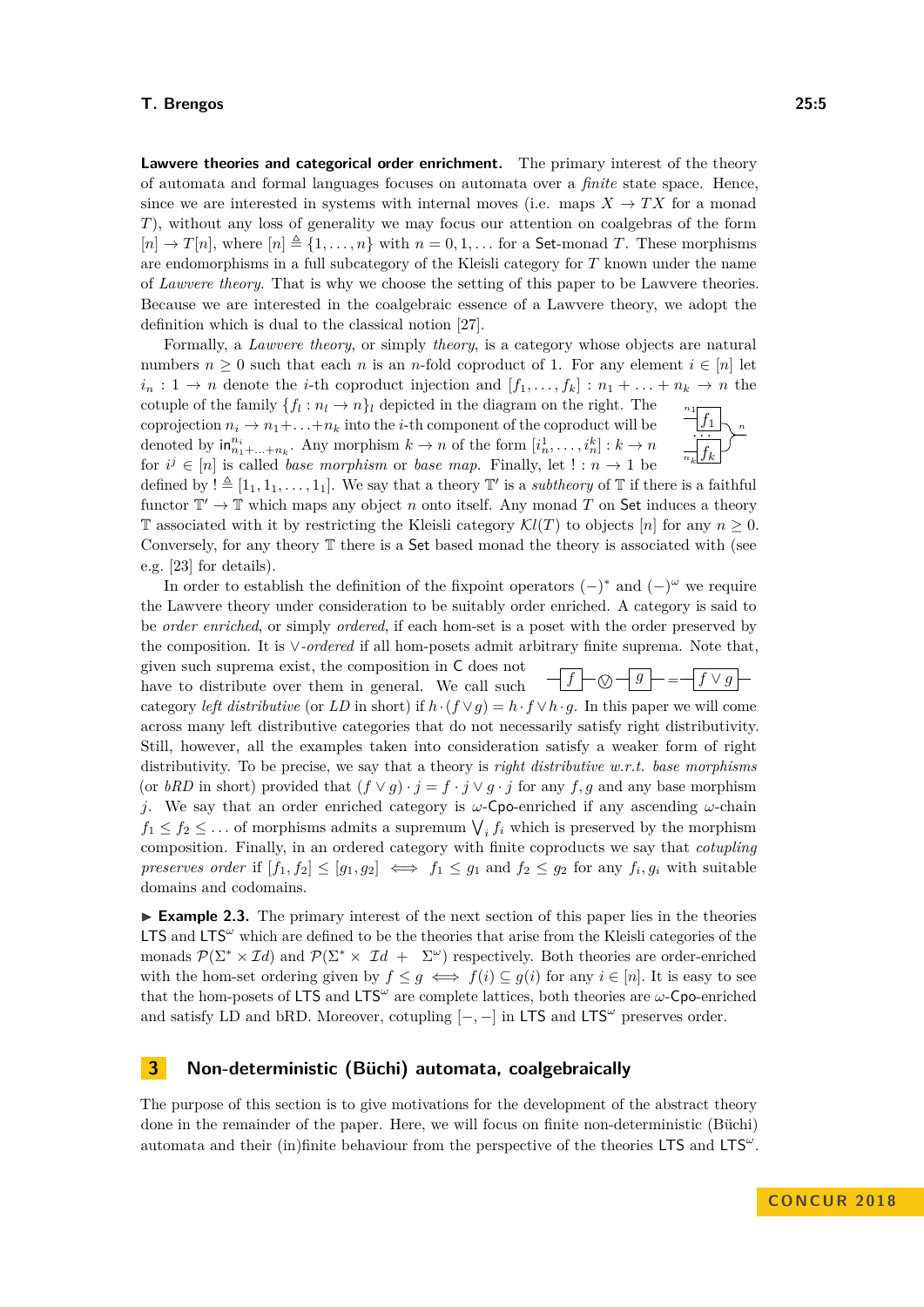#### **25:6 A Coalgebraic Take on (***ω***)-Regular Behaviour for Systems with Internal Moves**

Without any loss of generality we may only consider automata over the state space [*n*] for some natural number *n*. Any non-deterministic automaton with *ε*-moves ([*n*]*,* Σ*ε, δ,* F) may be modelled as a  $\mathcal{P}(\Sigma_\varepsilon \times \mathcal{I}d + 1)$  –coalgebra  $[n] \to \mathcal{P}(\Sigma_\varepsilon \times [n] + 1)$  [\[32\]](#page-16-3). However, as it has been already noted in [\[36\]](#page-17-2), from the point of view of infinite behaviour with BAC it is more useful to extract the information about the final states of the automaton and do not encode it into the transition map as above. Instead, we consider the given automaton as a pair  $(\alpha, \mathfrak{F})$  where  $\alpha : [n] \to \mathcal{P}(\Sigma_{\varepsilon} \times [n])$  is defined by  $\alpha(i) = \{(a, j) | j \in \delta(a, i)\}\$  and consider the map:

$$
\mathfrak{f}_{\mathfrak{F}}:[n]\to \mathcal{P}(\Sigma_{\varepsilon}\times[n]);i\mapsto\left\{\begin{array}{cc} \{(\varepsilon,i)\} & \text{if } i\in\mathfrak{F},\\ \varnothing & \text{otherwise.} \end{array}\right.
$$

The purpose of  $f_{\mathfrak{F}}$  is to encode the set of accepting states with an endomorphism in the same Kleisli category in which the transition  $\alpha$  is an endomorphism. Now, we have all the necessary ingredients to revisit finite and infinite behaviour (with BAC) of non-deterministic automata from the perspective of the theory LTS*<sup>ω</sup>* .

**Finite behaviour.** Consider  $\alpha^* : n \to n$  to be an endomorphism in LTS (or LTS<sup>ω</sup>) given by  $\alpha^* = \mu x.$ (id  $\vee x \cdot \alpha$ ) =  $\bigvee_{n \in \omega} \alpha^n$ , where the order is as in Example [2.3.](#page-4-1) We have [\[8\]](#page-15-1):

$$
\alpha^*(i) = \{(\sigma, j) \mid i \implies j\},\
$$

where  $\stackrel{\sigma}{\implies} \stackrel{\Delta}{=} (\stackrel{\varepsilon}{\to})^* \circ \stackrel{a_1}{\to} \circ (\stackrel{\varepsilon}{\to})^* \circ \dots (\stackrel{\varepsilon}{\to})^* \circ \stackrel{a_n}{\to} (\stackrel{\varepsilon}{\to})^*$  for  $\sigma = a_1 \dots a_n, a_i \in \Sigma$  and  $\stackrel{\varepsilon}{\implies} \stackrel{\Delta}{=} (\stackrel{\varepsilon}{\to})^*$ . Now, let us recall the definition of ! in any theory  $\mathbb{T}$ . In particular, when  $\mathbb{T} = \mathsf{LTS}, \mathsf{LTS}^{\omega}$ the map  $! : [n] \to \mathcal{P}(\Sigma_{\varepsilon} \times [1])$  satisfies  $!(i) = \{(\varepsilon, 1)\}\$ . Finally, consider the morphism  $\cdot \cdot f_{\mathfrak{F}} \cdot \alpha^* : n \to 1$  in LTS (or LTS<sup> $\omega$ </sup>)) which is explicitly given by:

$$
\mathbf{!} \cdot \mathfrak{f}_{\mathfrak{F}} \cdot \alpha^*(i) = \{ (\sigma, 1) \mid \sigma \in \Sigma^* \text{ such that } i \stackrel{\sigma}{\implies} j \text{ and } j \in \mathfrak{F} \}.
$$

Since  $\mathcal{P}(\Sigma^* \times [1]) \cong \mathcal{P}(\Sigma^*)$ , the set ! · f<sub> $\mathfrak{F} \cdot \alpha^*(i)$  represents the set of all finite words accepted</sub> by the state *i* in the automaton  $([n], \Sigma_{\varepsilon}, \delta, \mathfrak{F})$ .

**Infinite behaviour with BAC.** Note that both theories LTS and LTS<sup> $\omega$ </sup> are complete and, hence (by Tarski-Knaster theorem), come equipped with an operator which assigns to any endomorphism  $\beta : n \to n$  the morphism  $\beta^{\omega} : n \to 0$  defined as the greatest fixpoint of *λx.x* · *β*. For *α* the map  $\alpha^{\omega}$  :  $[n] \rightarrow \mathcal{P}(\Sigma^* \times \emptyset) = {\emptyset}$  is unique in LTS with  $\alpha^{\omega}(i) = \emptyset$ . However, if we compute  $\alpha^{\omega}$  in LTS<sup> $\omega$ </sup> the result will be different. Indeed, we have the following.

<span id="page-5-0"></span>**► Theorem 3.1.** Let  $\beta$  :  $[n] \rightarrow \mathcal{P}(\Sigma^* \times [n])$  be a transition map with no silent moves. Then  $\beta^{\omega} : [n] \to \mathcal{P}(\Sigma^* \times \varnothing + \Sigma^{\omega}) = \mathcal{P}(\Sigma^{\omega})$  *in* LTS<sup> $\omega$ </sup> *is given by:* 

$$
\beta^{\omega}(i) = \{ \sigma_1 \sigma_2 \ldots \in \Sigma^{\omega} \mid i \stackrel{\sigma_1}{\to} i_1 \stackrel{\sigma_2}{\to} i_2 \ldots \text{ for some } i_k \in [n] \text{ and } \sigma_k \in \Sigma^* \setminus \{\varepsilon\} \}.
$$

Hence, if we, for now, assume that  $\alpha : [n] \to \mathcal{P}(\Sigma_{\varepsilon} \times [n])$  has no silent transitions then by the above theorem:  $\alpha^{\omega}(i) = \{a_1 a_2 \dots \in \Sigma^{\omega} \mid i \stackrel{a_1}{\to} i_1 \stackrel{a_2}{\to} i_2 \dots \text{ for some } i_k \in [n]\}.$  We will use the operation  $(-)^\omega$  in LTS<sup> $\omega$ </sup> to extract the information about the  $\omega$ -language of  $(\alpha, \mathfrak{F})$ . However, we need one last ingredient. Let us define  $\alpha^+ \triangleq \alpha^* \cdot \alpha$  and note

$$
\alpha^+(i) = \{(\sigma, j) \mid i \stackrel{a_1}{\to} i_1 \dots \stackrel{a_k}{\to} i_k \text{ in } \alpha \text{ and } \sigma = a_1 \dots a_k \text{ for } k \ge 1\}.
$$

Finally, consider the morphism  $(f_{\mathfrak{F}} \cdot \alpha^+)^\omega : n \to 0$  in LTS<sup> $\omega$ </sup>. In order to see the explicit formula for  $(f_{\mathfrak{F}} \cdot \alpha^+)^\omega$  let us first note that the endomorphism  $f_{\mathfrak{F}} \cdot \alpha^+ : [n] \to \mathcal{P}(\Sigma^* \times [n])$  has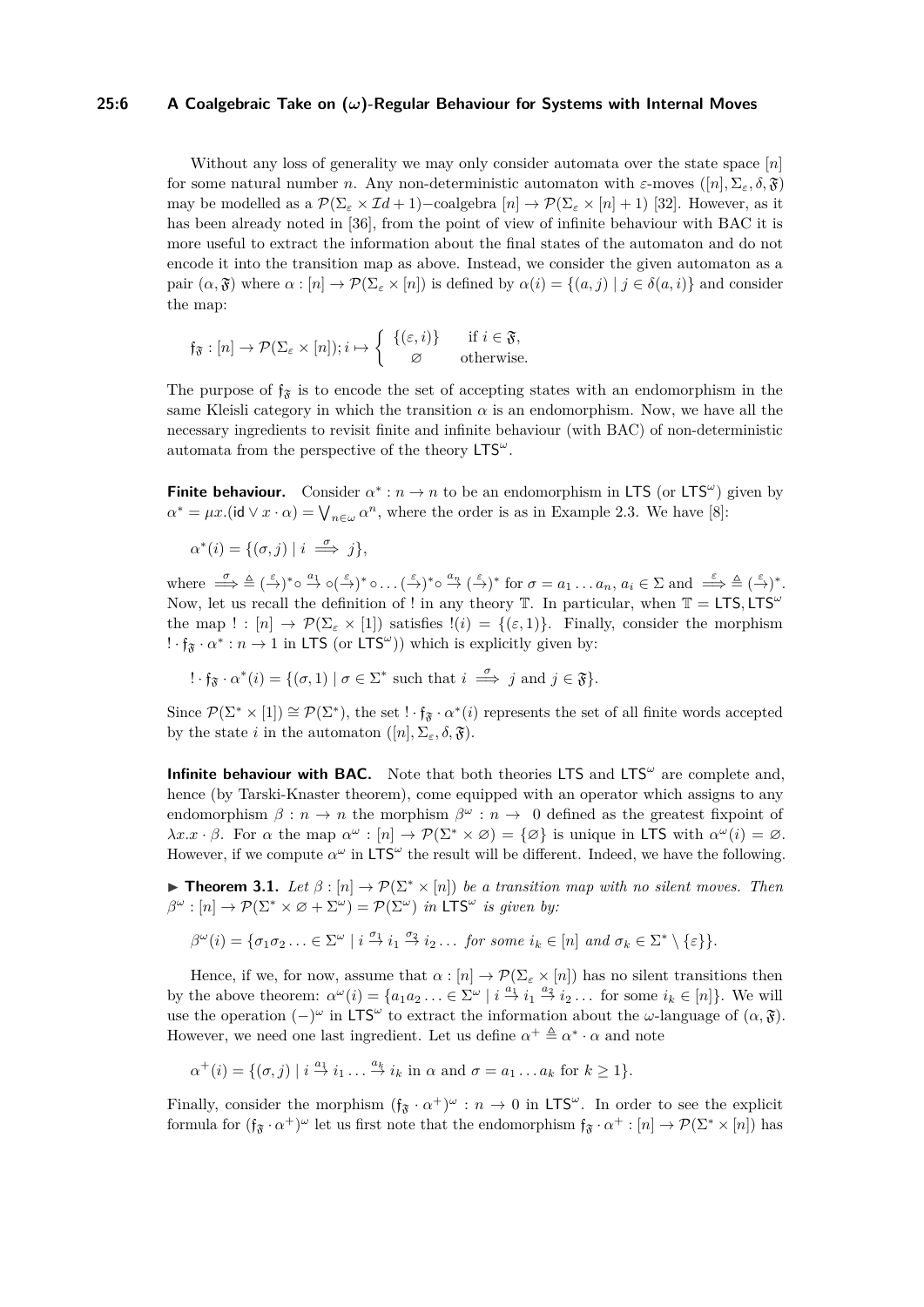

**Figure 4** A non-deterministic automaton  $(\alpha, \mathfrak{F})$  and the maps  $\alpha^+$  and  $\mathfrak{f}_{\mathfrak{F}} \cdot \alpha^+$ .

no silent moves and  $f_{\mathfrak{F}} \cdot \alpha^+(i) = \{(\sigma, j) \mid i \stackrel{\sigma}{\to} j \text{ in } \alpha^+ \text{ and } j \in \mathfrak{F}\}\.$  Therefore, by Theorem [3.1,](#page-5-0) the map  $(f_{\mathfrak{F}} \cdot \alpha^+)^\omega : [n] \to \mathcal{P}(\Sigma^\omega)$  satisfies:

 $(f_{\mathfrak{F}} \cdot \alpha^+)^\omega(i) =$  the *ω*-language of *i* in the Büchi automaton represented by  $(\alpha, \mathfrak{F})$ .

This property suggests a general approach towards modelling (*ω*-)behaviours of abstract (coalgebraic) automata that we will develop in the sections to come.

**I** Remark. Note that throughout this paragraph we assumed the map  $\alpha$  to have no  $\varepsilon$ transitions. It may not be instantly clear why. It turns out that *ε* moves are problematic for the infinite behaviour operator (−) *<sup>ω</sup>* defined as above. Indeed, in order to see this consider two finite languages  $A, B \subseteq \{a, b\}^*$  defined by  $A = \{\varepsilon, ab\}$  and  $B = \{ab\}$ . These languages can be viewed as endomorphisms  $\alpha, \beta : 1 \to 1$  in LTS<sup>ω</sup> given by  $\alpha, \beta : [1] \to \mathcal{P}(\Sigma^* \times [1]),$ where  $\alpha(1) \triangleq \{(\varepsilon, 1), (ab, 1)\}$  and  $\beta(1) \triangleq \{(ab, 1)\}$ . Note that  $\alpha$  has a silent loop,  $\beta$  has no silent transitions and both maps  $\alpha^*, \beta^* : 1 \to 1$  satisfy  $\alpha^*(1) = \{((ab)^n, 1) \mid n \ge 0\}$  $\beta^*(1)$ . However,  $\alpha^{\omega} \neq \beta^{\omega}$  in LTS<sup> $\omega$ </sup>. Indeed, by Theorem [3.1,](#page-5-0)  $\beta^{\omega}(1) = \{abababab \ldots\}$ but  $\alpha^{\omega}(1) = \mathcal{P}(\{a, b\}^{\omega})$  is the set of *all* infinite words over  $\{a, b\}$ . The latter holds, since  $id \leq \alpha$  in LTS<sup> $\omega$ </sup> and the greatest fixpoint of  $\lambda x.x \cdot \alpha$  is the greatest morphism  $\top : 1 \to 0$ in the given theory as  $\top = \top \cdot id \leq \top \cdot \alpha \leq \top$ . The identity  $\alpha^{\omega} = \mathcal{P}(\{a, b\}^{\omega})$  seems to be unintuitive considering the fact that in many classical works on Büchi automata (e.g. [\[31\]](#page-16-1))  $A^{\omega} = B^{\omega} = \{abababab... \}$ . These papers use a slightly incompatible definition of the language operator  $(-)^\omega : \mathcal{P}(\Sigma^*) \to \mathcal{P}(\Sigma^\omega)$  which explicitly removes  $\varepsilon$  from the argument set. Since it would be difficult to devise such an operator on a more abstract categorical level, we decide to keep with  $\nu x.x \cdot \beta$  as the definition of  $\beta^{\omega}$  and bear in mind this minor incompatibility with the classical work.

**Why systems with internal moves?** In the light of the above remark the reader may get the (wrong) impression that putting systems with internal moves into the context of infinite behaviour with BAC may seem rather *ad hoc*. To add to this, the need for categorical modelling of infinite behaviour for systems with silent steps is *not* sufficiently justified by the classical literature on the topic, where such systems rarely occur in practice (*conf.* [\[31\]](#page-16-1)). However, as mentioned before, since putting systems with internal steps into the context is, in fact, extending the given setting to the setting of coalgebras  $X \to TX$  whose type *T* is a monad, the main profit from this approach is the access to a simple and powerful language of the Kleisli category for the monad *T*. It allows us to abstract away from several "unnecessary" details and focus on the core properties. Hopefully, this paper demonstrates that the access to the language justifies the extension of the setting, as it makes it possible to formulate new results and provide their simple proofs which, in our opinion, would be tedious without such extension.

**Büchi automata with non-standard input and beyond.** As mentioned in Section [2,](#page-2-0) there are variants of non-deterministic (Büchi) automata that accept other types of input (e.g. binary trees). In general, given a functor  $F : \mathsf{Set} \to \mathsf{Set}$  we define a non-deterministic (Büchi)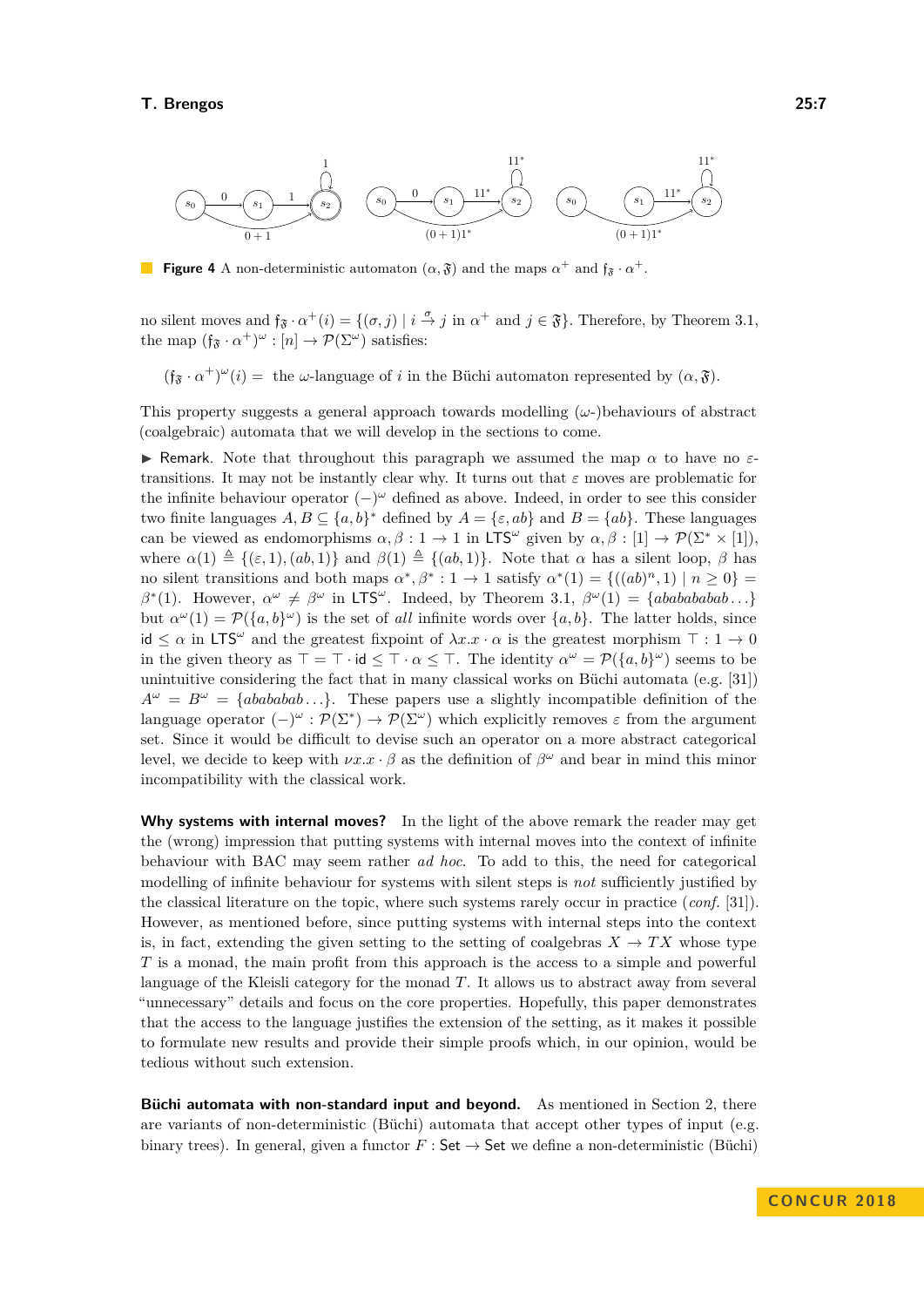#### **25:8 A Coalgebraic Take on (***ω***)-Regular Behaviour for Systems with Internal Moves**

*F*-automaton as a pair  $(\alpha, \mathfrak{F})$ , where  $\alpha : [n] \to \mathcal{P}F[n]$  (or  $\alpha : [n] \to \mathcal{P}F_{\varepsilon}[n]$ - to model systems with internal moves) and  $\mathfrak{F} \subseteq [n]$ . A natural question that arises is the following: are we able to build a setting in which we can reason about the (in)finite behaviour of systems for arbitrary non-deterministic Büchi *F*-automata (or even more generally, for systems of the type *TF* (or  $TF_{\epsilon}$ ) for a monad *T*)? If so, then is it possible to generalize the Kleene theorem for (*ω*−)regular languages stated in the introduction to a coalgebraic level? We will answer these questions positively in the next sections.

# <span id="page-7-0"></span>**4 Monads for (in)finite behaviour**

Let C be a category which admits binary coproducts. We denote the coproduct operator by + and the coprojection into the first and the second component of a coproduct by inl and inr respectively. Moreover, let  $F : C \to C$  be a functor.

The purpose of this section is to present a monad the functor  $TF_\varepsilon$  embeds into that will prove itself sufficient to model the combination of finite and infinite behaviour (akin to the monad  $\mathcal{P}(\Sigma^* \times \mathcal{I}d + \Sigma^\omega)$  for the functor  $\mathcal{P}(\Sigma_\varepsilon \times \mathcal{I}d)$ ). At first we list basic facts needed in the remainder of this section. In Subsection [4.2](#page-8-0) we revisit the construction of the monad *TF*<sup>∗</sup> from [\[8\]](#page-15-1). Here, however, we show how it can be obtained by composing a different pair of adjunctions. Finally, we give a description of the definition of  $TF^{\infty}$  suitable for modelling (in)finite behaviour. In what follows, in this section we assume:

- $($ *T,*  $\mu$ *,*  $\eta$ ) is a monad on **C** and *F* : **C**  $\rightarrow$  **C** lifts to  $\mathcal{K}l(T)$  via a dist. law  $\lambda$  : *FT*  $\implies TF$ ,
- $\blacksquare$  there is an initial  $F(-) + X$ -algebra for any object *X* and a terminal *F*-coalgebra  $\zeta : F^{\omega} \to FF^{\omega}$ .

## <span id="page-7-1"></span>**4.1 Preliminaries**

Existence of the initial  $F(-) + X$ -algebra  $i_X : FF^*X + X \to F^*X$  (i.e.  $i_X \circ \text{inl}$  is the free *F*-algebra over *X*) for any object *X* yields an adjoint situation  $C \rightleftarrows \text{Alg}(F)$ , where the left adjoint is the free algebra functor which assigns to any object *X* the free algebra  $i_X \circ \text{inl}: FF^*X \to F^*X$  over it. The right adjoint is the forgetful functor which assigns to any *F*-algebra its carrier and is the identity on morphisms. This adjunction yields the monad  $F^*$ :  $C \to C$  which assigns to any object *X* the carrier of the free *F*-algebra over *X*.

**Example 4.1.** For any set  $\Sigma$  and X the initial  $\Sigma \times \mathcal{I}d + X$ -algebra is given by the morphism  $i_X : \Sigma \times \Sigma^* \times X + X \to \Sigma^* \times X$ , where  $i_X(a, (\sigma, x)) = (a\sigma, x)$  and  $i_X(x) = (\varepsilon, x)$ .

Now we recall basic definitions and properties of Bloom *F*-algebras [\[1\]](#page-15-7) which will be used to introduce monads for infinite behaviour in the next subsection. A pair  $(a : FA \to A, (-)^{\dagger})$  is called *Bloom F*-algebra provided that for any *F*-coalgebra  $e: X \to FX$  the map  $e^{\dagger}: X \to A$ satisfies:

$$
\begin{array}{ccc}\nX \stackrel{e^{\dagger}}{\longrightarrow} A & & X \stackrel{h}{\longrightarrow} Y & X \stackrel{h}{\longrightarrow} Y \\
e & \uparrow a & \text{and} & e \downarrow & \downarrow f \text{ implies} & e^{\dagger} \searrow f^{\dagger} \\
FX \stackrel{\rightarrow}{\longrightarrow} FA & & FX \stackrel{\rightarrow}{\longrightarrow} FY & A\n\end{array}
$$

By a *homomorphism* between Bloom algebras  $(a : FA \to A, (-)^\dagger)$  and  $(b : FB \to B, (-)^\dagger)$ we mean a map  $h : A \to B$  which is an *F*-algebra homomorphism from *a* to *b* and which additionally preserves the solution, i.e.  $e^{\dagger} \circ h = e^{\ddagger}$ . The category of Bloom algebras and homomorphisms between them is denoted by  $\mathsf{Alg}_B(F)$ . We assume that  $\mathsf{Alg}(F)$  has binary coproducts which are denoted by ⊕. We have the following theorem.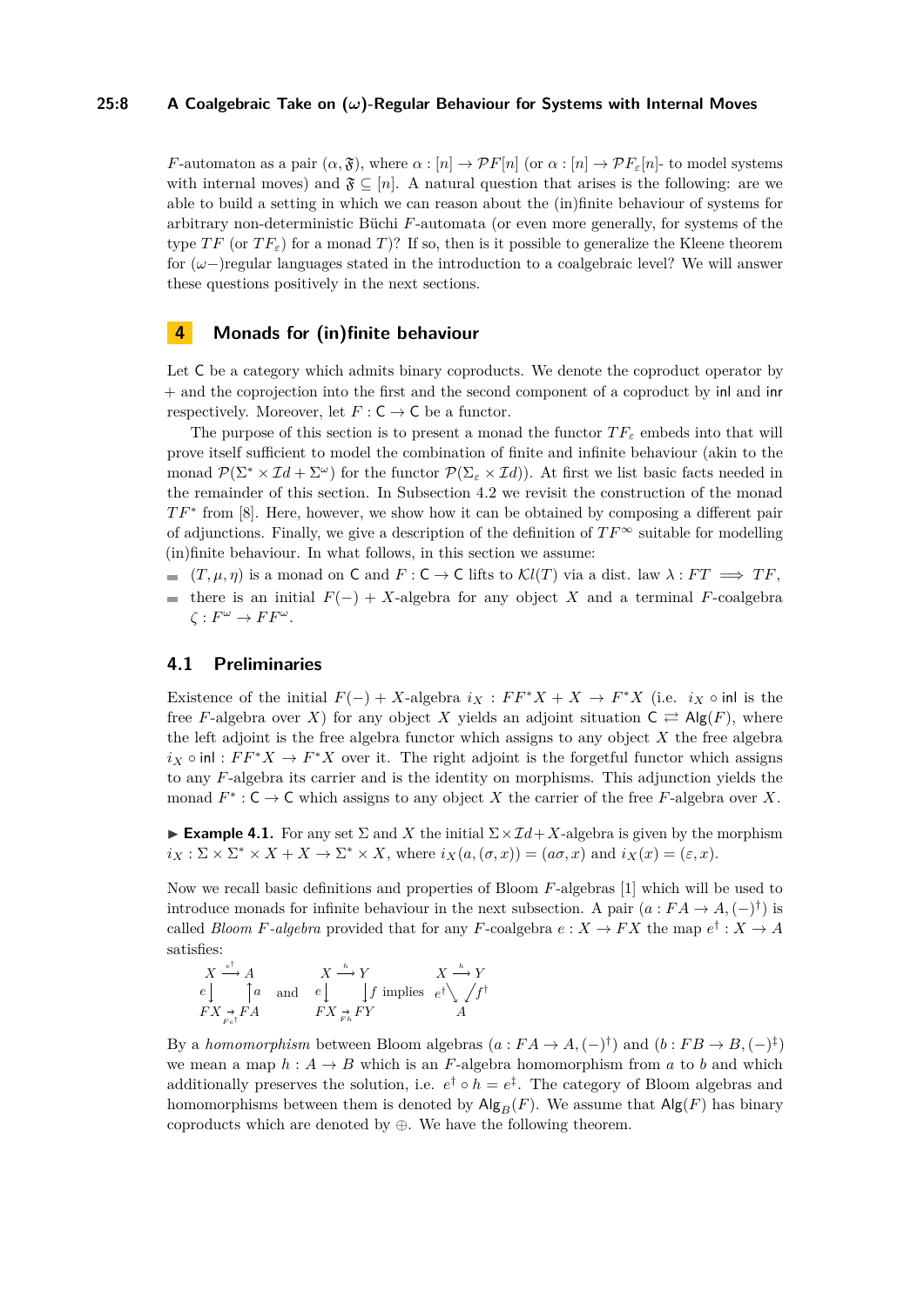<span id="page-8-1"></span>**► Theorem 4.2.** *[\[1\]](#page-15-7) The pair*  $(\zeta^{-1}: FF^{\omega} \to F^{\omega}, [[-]])$ *, where*  $[[-]]$  *assigns to e* : *X* → *FX the unique coalgebra homomorphism*  $[[e]] : X \to F^\omega$  *between*  $e$  *and*  $\zeta$ *, is an initial object in*  $\mathsf{Alg}_B(F)$ *. Moreover,*  $i_X \circ \mathsf{inl} \oplus \zeta^{-1}$  *is the free Bloom algebra over X.* 

**► Remark.** Let  $F^{\infty}$  : **C**  $\rightarrow$  **C** be defined as the composition of the left and right adjoints  $C \rightleftarrows$  Alg<sub>B</sub>(*F*) respectively, where the left adjoint is the free Bloom algebra functor and the right adjoint is the forgetful functor. The functor  $F^{\infty}$  carries a monadic structure which extends  $F^*$ . Indeed, by Th. [4.2,](#page-8-1) the monad  $F^*$  is a submonad of  $F^{\infty}$  (via the transformation induced by the coprojection into the first component of  $i_X \circ \text{inl} \oplus \zeta^{-1}$  in  $\text{Alg}(F)$ ). The construction of the free Bloom algebra from the above theorem indicates that  $F^{\infty}$  is a natural extension of  $F^*$  encompassing infinite behaviours of the final  $F$ -coalgebra. By abusing the notation slightly, we can write  $F^{\infty} = F^* \oplus F^{\omega}$ . The functor  $F_{\varepsilon}$  is a subfunctor of  $F^*$  [\[8,](#page-15-1) Lemma 4.12] and hence, by the above, also of  $F^\infty$ . In the following sections this will let us turn any coalgebra  $X \to TFX$  or  $X \to TF_{\varepsilon}X$  into a system  $X \to TF^{\infty}X$  and, by doing so, allow us to model their (in)finite behaviour.

<span id="page-8-3"></span>**Example 4.3.** The terminal  $\Sigma \times \mathcal{I}d$ -coalgebra is  $\zeta : \Sigma^{\omega} \to \Sigma \times \Sigma^{\omega}; a_1 a_2 \dots \mapsto (a_1, a_2 a_3 \dots).$ The coproduct of  $a : \Sigma \times A \to A$  and  $b : \Sigma \times B \to B$  in Alg(F) is  $a \oplus b : \Sigma \times (A + B) \to$  $A+B; (\sigma, x) \mapsto$  **if**  $x \in A$  **then**  $a(\sigma, x)$  **else**  $b(\sigma, x)$ . Hence, the free Bloom algebra over *X* is:  $\Sigma \times (\Sigma^* \times X + \Sigma^{\omega}) \rightarrow \Sigma^* \times X + \Sigma^{\omega}$ , where  $(a, (\sigma, x)) \mapsto (a\sigma, x)$  and  $(a, a_1 a_2 \dots) \mapsto a a_1 a_2 \dots$ 

Let  $(a : FA \to A, (-)^\dagger)$  be a Bloom algebra,  $b : FB \to B$  an *F*-algebra and  $h : A \to B$ a homomorphism between *F*-algebras *a* and *b*. Then there is a unigue assignment  $(-)^{\ddagger}$  which turns  $(b:FB \to B, (-)^{\ddagger})$  into a Bloom algebra and *h* into a Bloom algebra homomorphism and it is defined as follows [\[1\]](#page-15-7): for  $e : X \to FX$  the map  $e^{\ddagger} : X \to B$  is  $e^{\ddagger} \triangleq h \circ e^{\dagger}$ .

#### <span id="page-8-0"></span>**4.2 Lifting monads to algebras**

 $X \xrightarrow{f} A$  $FX \xrightarrow{Fe} FA$ *B F B e* ‡  $e \begin{pmatrix} e^{\dagger} & \uparrow a \\ -\frac{1}{a} & \uparrow a \end{pmatrix}$  $Fe^{\dagger}$  $\frac{h}{F h}$   $\int_{0}^{\infty} b$  $Fe^{\ddagger}$ Take an *F*-algebra  $a: FA \to A$  and define  $\overline{T}(a) \triangleq FTA \stackrel{\lambda_A}{\to} TFA \stackrel{T_a}{\to}$ *TA*. If  $h : A \to B$  is a homomorphism of algebras *a* and  $b : FB \to B$ we put  $\overline{T}(h) = T(h)$ .  $\overline{T}$ : Alg(*F*)  $\rightarrow$  Alg(*F*) is a functor for which the morphism  $\eta_A : A \to TA$  is an *F*-algebra homomorphism from

 $a: FA \to A$  to  $\overline{T}(a): FTA \to TA$ . Moreover,  $\mu_A: T^2A \to TA$  is a homomorphism from  $\bar{T}^2(a)$  to  $\bar{T}(a)$  (see [\[4\]](#page-15-8) for details). A direct consequence of this construction is the following.

▶ **Theorem 4.4.** [\[4\]](#page-15-8) The triple  $(\bar{T}, \bar{\mu}, \bar{\eta})$ , where for  $a : FA \to A$  we put  $\bar{\mu}_a : \bar{T}^2(a) \to \bar{T}(a)$ ;  $\bar{\mu}_a = \mu_A$  and  $\bar{\eta}_a : a \to \bar{T}(a); \bar{\eta}_a = \eta_A$  *is a monad on* Alg(*F*).

<span id="page-8-2"></span>The above theorem together with the assumption of existence of an arbitrary free *F*-algebra  $C \longrightarrow \mathsf{Alg}(F) \longrightarrow \mathcal{K}l(\bar{T})$ **Figure 5** in  $\mathsf{Alg}(F)$  leads to a pair of adjoint situations in Fig. [5.](#page-8-2) Since the composition of adjoint situations is an adjoint situation this yields a monadic structure on the functor  $TF^* : \mathsf{C} \to \mathsf{C}$ .

**Example 4.5.** An example of this phenomenon is given by the monad  $\mathcal{P}(\Sigma^* \times \mathcal{I}d)$  from Example [2.1](#page-3-0) where in the above we set  $T = \mathcal{P}$  and  $F = \Sigma \times \mathcal{I}d$ . This monad has already been described e.g. in [\[8\]](#page-15-1), but it arose as a consequence of the composition of a different pair of adjunctions.

**Monads on Bloom algebras.** Above we gave a recipe for a general construction of a monadic structure on the functor  $TF^*$ . As witnessed in [\[6,](#page-15-3)8], this monad is suitable to model coalgebras and their weak bisimulations and weak finite trace semantics (i.e. their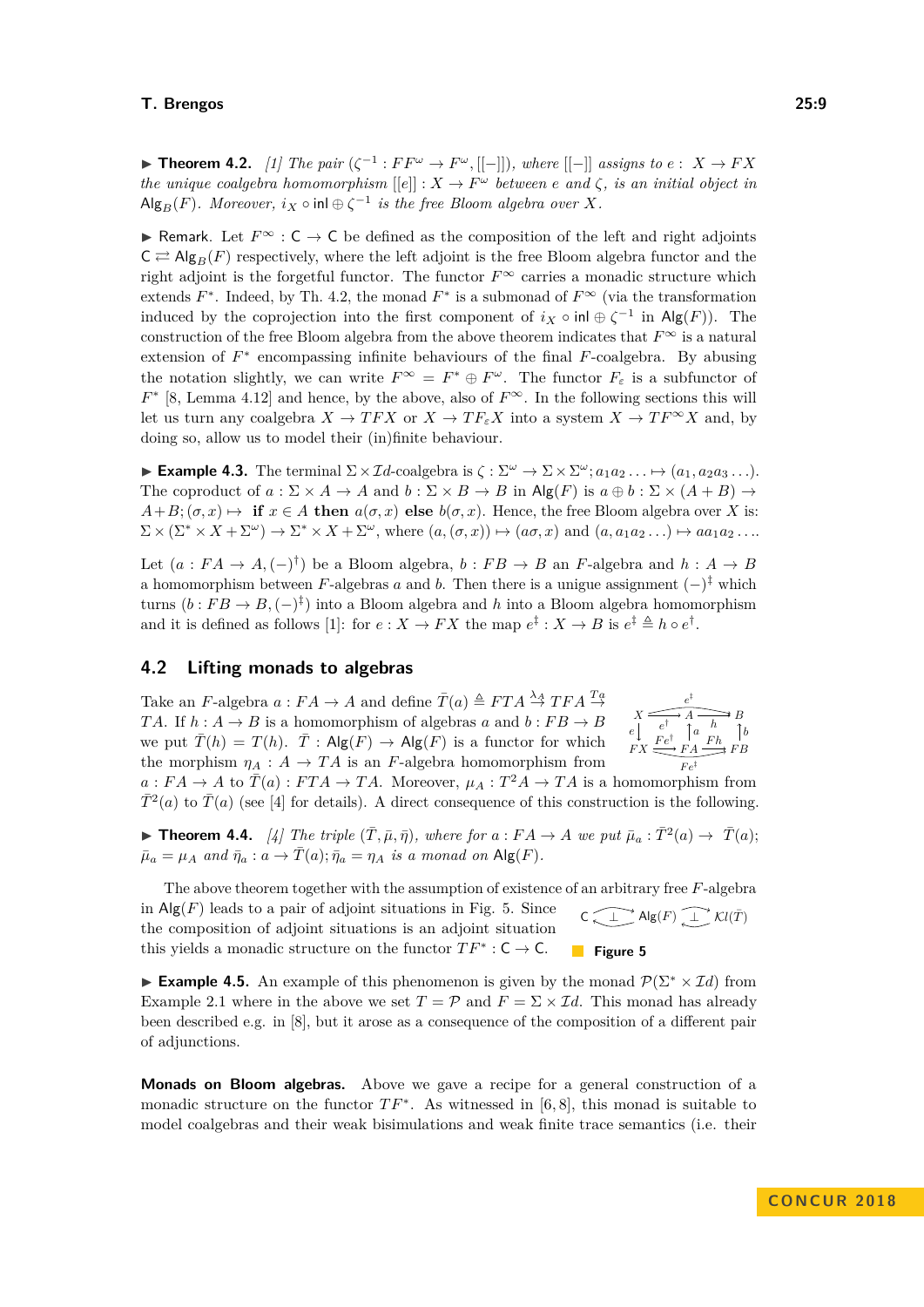#### **25:10 A Coalgebraic Take on (***ω***)-Regular Behaviour for Systems with Internal Moves**

finite behaviour). Our primary interest is in modelling infinite behaviour and this monad will prove itself insufficient. The purpose of this subsection is to show how to tweak the middle category from Fig. [5](#page-8-2) so that the monad obtained from the composition of two adjunctions is suitable to our needs.

Let  $(a : FA \to A, (-)^\dagger)$  be a Bloom algebra and define  $\overline{T}_B((a : FA \to A, (-)^\dagger)) \triangleq$  $(\overline{T}(a): FTA \to TA, (-)^{\ddagger})$ , where for any  $e: X \to FX$  the map  $e^{\ddagger}$  is given by  $\eta_A \circ e^{\dagger}$ . Since  $\eta_A : A \to TA$  is a homomorphism between  $a : FA \to A$  and  $\overline{T}(a) : FTA \to TA$  the pair  $(\bar{T}(a), (-)^{\ddagger})$  is a Bloom algebra. For a pair of Bloom algebras  $(a : FA \to A, (-)^{\dagger})$  and  $(b : FB \to B, (-)^{\ddagger})$  and a Bloom algebra homomorphism  $h : A \to B$  between them put  $\overline{T}_B(h) = T(h)$ . This defines a functor  $\overline{T}_B$  :  $\mathsf{Alg}_B(F) \to \mathsf{Alg}_B(F)$ . Analogously to the previous subsection we have the following direct consequence of the construction.

 $\blacktriangleright$  **Theorem 4.6.** *The triple*  $(\bar{T}_B, \bar{\mu}^B, \bar{\eta}^B)$  *is a monad on*  $\text{Alg}_B(F)$ *, where for any Bloom algebra*  $(a: FA \to A, (-)^\dagger)$  *the*  $(a, (-)^\dagger)$ -components of the transformations  $\bar{\mu}^B$  and  $\bar{\eta}^B$  are  $\bar{\mu}^B_{(a, (-)^\dagger)}$ :  $\bar{T}_B^2(a,(-)^\dagger) \to \bar{T}_B(a,(-)^\dagger); \quad \bar{\mu}_{(a,(-)^\dagger)}^B = \mu_A \text{ and } \bar{\eta}_{(a,(-)^\dagger)}^B : (a,(-)^\dagger) \to \bar{T}_B(a,(-)^\dagger) \text{ with }$  $\bar{\eta}_{(a,(-)^{\dagger})}^{B} = \eta_{A}.$ 

Hence, we have the following two adjoint situations:  $C \longrightarrow \mathsf{Alg}_B(F) \longrightarrow \mathcal{K}l(\bar{T}_B)$  These adjunctions impose a monadic structure on  $TF^{\infty}$  : C  $\rightarrow$  C. The monad  $\mathcal{P}(\Sigma^* \times \mathcal{I}d + \Sigma^{\omega})$ from Example [2.1](#page-3-0) arises from the composition of the above adjoint situations (see also Example [4.3\)](#page-8-3). It is important to note that since any Set-based monad *T* is strong, the functor  $\Sigma \times \mathcal{I}d$ : Set  $\rightarrow$  Set always lifts to a functor on the Kleisli category for *T*. If we additionally assume *T* is a commutative monad then this is, in fact, true for any *polynomial functor F* : Set  $\rightarrow$  Set [\[21\]](#page-16-5), i.e. a functor defined by the grammar  $F \triangleq \Sigma \in$  Set  $| \mathcal{I}d | F \times F | \sum F$ .

**Example 4.7.** Let  $F = \Sigma \times \mathcal{I}d^2$ . Then  $F^\infty = T_\Sigma(-)$  is a functor which assigns to any set *X* the set of complete binary trees (i.e. every node has either two children or no children) with inner nodes taking values in  $\Sigma$  and finitely many leaves, all taken from X [\[1\]](#page-15-7). This yields a monadic structure on  $\mathcal{P}F^{\infty} = \mathcal{P}T_{\Sigma}$ , where the Kleisli composition for  $f: X \to \mathcal{P}T_{\Sigma}Y$  and  $g: Y \to \mathcal{P}T_{\Sigma}Z$  is  $g \cdot f: X \to \mathcal{P}T_{\Sigma}Z$  with  $g \cdot f(x)$  being a set of trees obtained from trees in *f*(*x*)  $\subseteq T_{\Sigma}Y$  by replacing any occurence of the leaf  $y \in Y$  with a tree from  $g(y) \subseteq T_{\Sigma}Z$ . Let  $TTS^{\omega}$  denote the theory associated with  $\mathcal{P}T_{\Sigma}$ . It is a simple exercise to prove that this category is order enriched with the order  $f \leq g$  defined by  $f(i) \subseteq g(i)$  for any  $i \in [n]$  being complete, and that it is LD, *ω*-Cpo-enriched, and bRD.

**► Example 4.8.** For  $T = \mathcal{CM}$  and  $F = \Sigma \times \mathcal{I}d$  we get the monad  $\mathcal{CM}(\Sigma^* \times \mathcal{I}d + \Sigma^{\omega})$ . The composition · for  $f: X \to \mathcal{CM}(\Sigma^* \times Y + \Sigma^{\omega})$  and  $g: Y \to \mathcal{CM}(\Sigma^* \times Z + \Sigma^{\omega})$ in its Kleisli category is as follows. If  $\sum_{i=1}^{n} r_i \cdot (\sigma_i, y_i) + \sum_{i=n+1}^{n+k} r_i \cdot v_{i-n} \in f(x)$  and  $\sum_{i=1}^{n_j} r_i^j \cdot (\sigma_i^j, z_i^j) + \sum_{i=n_j+1}^{n_j+k_j} r_i^j \cdot v_{i-n_j}^j \in g(y_j)$  for  $j = 1, ..., n$ , where  $\sigma_i, \sigma_i^j \in \Sigma^*$  and  $v_i, v_i^j \in \Sigma^\omega$ , then the expression

$$
\sum_{i=1}^{n} \left( \sum_{l=1}^{n_i} r_i \cdot r_l^i \cdot (\sigma_i \sigma_l^i, z_i^l) + \sum_{l=n_i+1}^{n_i+k_i} r_i \cdot r_l^i \cdot \sigma_i v_{l-n_i}^i \right) + \sum_{i=n+1}^{n+k} r_i \cdot v_{i-n_i}
$$

is a member of the set  $g \cdot f(x)$ . The theory associated to this monad will be denoted by SGL<sup> $\omega$ </sup>. It is order enriched with  $f \leq g$  whenever  $f(i) \subseteq g(i)$  for any *i*. For an arbitrary family of morphisms  $f_i$  their supremum  $\bigvee_i f_i$  exists and is given by  $\bigvee_i f_i(j) = \bigcup_i f_i(j)$ . Hence, the theory is complete with the infima  $\bigwedge_i f_i(j) = \bigcap_i f_i(j)$ . It is also LD, *ω*-Cpo-enriched, and bRD (the proof of this statement is analogous to the proof that the Kleisli categories for CM or  $\mathcal{CM}(\Sigma^* \times \mathcal{I}d)$  have these properties [\[8,](#page-15-1)9,16] and, hence, is omitted).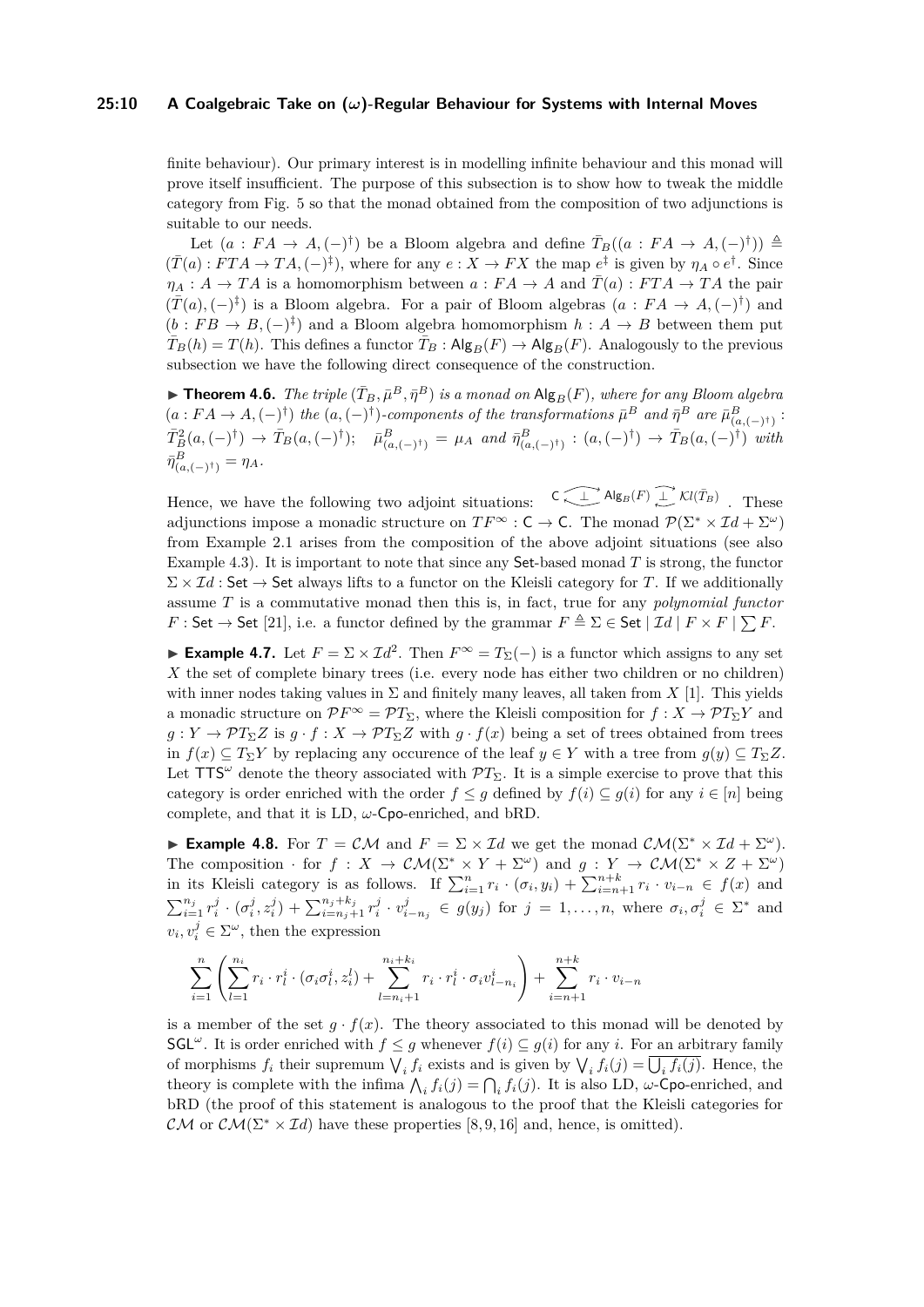# <span id="page-10-0"></span>**5 Abstract (Büchi) automata and their behaviour**

The purpose of this section is to generalize the concepts from Section [3](#page-4-0) to an arbitrary theory with a suitable ordering. We start with the definition of an automaton for a theory T.

**► Definition 5.1.** A  $\mathbb{T}$ -*automaton* or simply *automaton* is a pair  $(\alpha, \mathfrak{F})$ , where  $\alpha : n \to n$  is an arbitrary endomorphism called *transition morphism* and  $\mathfrak{F} \subseteq [n]$ .

In order to define finite and infinite behaviour of  $(\alpha, \mathfrak{F})$  we require the theory to satisfy more assumptions. An order enriched theory T is called *complete saturation theory* (or *CST* in short) provided that:

- **i** hom-posets are complete lattices,
- **ii** it is *ω*-Cpo-enriched, LD & bRD
- **iii** bottom maps 0 satisfy  $f \cdot 0 = 0$  for any *f*,
- **iv** cotupling preserves the order.

From now on in this section we assume that  $\mathbb T$  is a complete saturation theory. Note that the definition of a T-automaton was stated in a more general framework. However, the finite and infinite behaviour of  $(\alpha, \mathfrak{F})$  will be only considered for complete saturation theories.

 $\triangleright$  Remark. The assumption about completeness of the order, although a strong assumption, will guarantee existence of two types of fixpoints, namely (−) <sup>∗</sup> and (−) *<sup>ω</sup>*. The former fixpoint operator was thoroughly studied in [\[7](#page-15-6)[–10\]](#page-15-4) in the context of coalgebraic weak bisimulation. Although it can be defined in an arbitrary completely ordered category, it requires left distributivity to be expressive enough [\[9\]](#page-15-5) and *ω*-Cpo-enrichment to be calculated in terms of countable joins. Right distributivity w.r.t. the base morphisms is a technical assumption that is crucial in the proofs of theorems to come. This is a weak assumption as already discussed in [\[9,](#page-15-5) Lemma 3.25]. The bottom maps 0 provide us with a natural annihilator thanks to which given a set  $\mathfrak{F} \subseteq [n]$  we can encode it as an endomorphism  $f_{\mathfrak{F}} : n \to n$  defined as the cotuple of  $i_n$ 's and  $0_n^1$ 's depending on whether the given coordinate is a member of  $\mathfrak F$ or not. Finally, the last assumption guarantees that the order plays well with the coproduct.

For any endomorphism  $\alpha : n \to n$  in T define  $\alpha^*, \alpha^+ : n \to n$  and  $\alpha^{\omega} : n \to 0$  by:

 $\alpha^* \triangleq \mu x.$  (id  $\vee x \cdot \alpha$ ),  $\alpha^+ \triangleq \alpha^* \cdot \alpha$  and  $\alpha^{\omega} \triangleq \nu x. x \cdot \alpha$ .

In a complete saturation theory we have  $\alpha^* = \bigvee_{n < \omega} (\mathsf{id} \vee \alpha)^n$  [\[8\]](#page-15-1) and  $\alpha^{\omega} = \bigwedge_{\kappa \in \mathsf{Ord}} (\lambda x. x \cdot \alpha)^{\kappa} \top$ , where  $\top : n \to 0$  is the greatest element of  $\mathbb{T}(n,0)$  and  $(\lambda x.x \cdot \alpha)^k$  is defined by the transfinite induction by  $(\lambda x \cdot x \cdot \alpha)^{\kappa+1} = (\lambda x \cdot x \cdot \alpha)(\lambda x \cdot x \cdot \alpha)^{\kappa}$  for a successor ordinal  $\kappa + 1$ and  $(\lambda x.x \cdot \alpha)^{\kappa} = \bigwedge_{\lambda \leq \kappa} (\lambda x.x \cdot \alpha)^{\lambda}$  for a limit ordinal  $\kappa$ .

<span id="page-10-1"></span>**Find Theorem 5.2.** *For any*  $\alpha, \beta : n \to n$  *we have:* **1.** id<sup>\*</sup> = id, id  $\leq \alpha^*$  *and*  $\alpha^* \cdot \alpha^* = \alpha^*$ , **2.**  $(\alpha \cdot \beta)^{\omega} = (\beta \cdot \alpha)^{\omega} \cdot \beta$ , **3.**  $(\alpha^n)^{\omega} = \alpha^{\omega}$  for any  $n > 0$ , 4.  $\alpha^{\omega} = (\alpha^+)^{\omega}$ .

**Definition 5.3.** *Finite behaviour* ( $\omega$ *-behaviour*)  $||(\alpha, \hat{\beta})|| : n \rightarrow 1$  (resp.  $||(\alpha, \hat{\beta})||_{\omega} : n \rightarrow 0$ ) of an automaton  $(\alpha, \mathfrak{F})$  is defined by:

 $||(\alpha, \mathfrak{F})|| \triangleq \cdot f_{\mathfrak{F}} \cdot \alpha^*$  and  $||(\alpha, \mathfrak{F})||_{\omega} \triangleq (f_{\mathfrak{F}} \cdot \alpha^+)^{\omega}$ .

*Finite (ω-)behaviour of a state*  $i_n : 1 \to n$  of  $(\alpha, \mathfrak{F})$  is  $||(\alpha, \mathfrak{F})|| \cdot i_n$  (resp.  $||(\alpha, \mathfrak{F})||_{\omega} \cdot i_n$ ).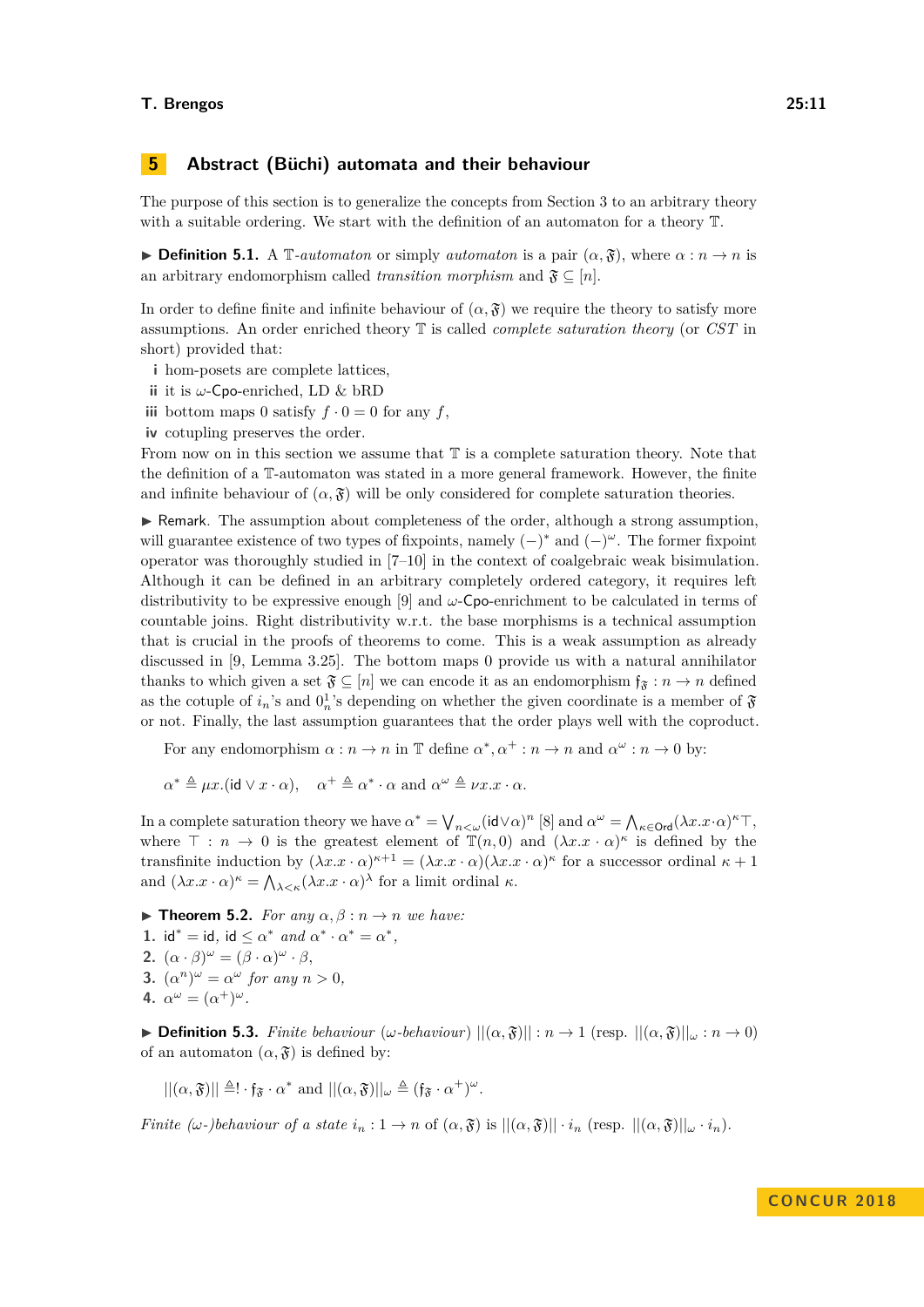#### **25:12 A Coalgebraic Take on (***ω***)-Regular Behaviour for Systems with Internal Moves**

**Example 5.4.** The theories LTS<sup>ω</sup>, TTS<sup>ω</sup> and SGL<sup>ω</sup> are complete saturation theories. As we have already seen in Section [3,](#page-4-0) the finite and *ω*-behaviour of LTS*<sup>ω</sup>* -automata coincides with the classical notions. The same can be easily proven to be true for  $TTS^{\omega}$  (see e.g. [\[31\]](#page-16-1) for classical definitions in the theory of tree automata). According to our knowledge, *Segala automata* or, in other words, SGL*<sup>ω</sup>* -automata, have not been considered in the computer science literature so far. See Subsection [5.1](#page-13-0) for a discussion on these systems in the context of expressivity in language theory.

 $\triangleright$  Remark. So far in the coalgebraic literature, finite behaviour of systems was introduced in terms of the finite trace [\[6,](#page-15-3)[26,](#page-16-16)[35\]](#page-17-1). In the order enriched setting for systems with internal moves for which the type functor encodes accepting states, finite trace is given by  $\alpha^{\dagger} = \mu x . x \cdot \alpha$  [\[7\]](#page-15-6). However, from the point of our setting, the terminal states are not part of the transition. In this case we can consider the *exception monad*  $\mathcal{I}d + 1$  on any theory  $\mathbb{T}$ , denote its associated theory by  $\hat{\mathbb{T}}$ , and encode any T-automaton  $(\alpha, \mathfrak{F})$  as a  $\hat{\mathbb{T}}$ -endomorphism  $\hat{\alpha} : n \to n$  (or equivalently T-morphism  $\hat{\alpha}: n \to n+1$ ) defined by  $\hat{\alpha} = \mathsf{in}_{n+1}^n \cdot \alpha \vee \hat{\mathsf{f}_\mathfrak{F}}$ , where  $\hat{\mathsf{f}_\mathfrak{F}} : n \to n+1$ is a morphism in  $\mathbb{T}$  given by  $\hat{\mathfrak{f}_s}(i) = \mathbf{if } i \in \mathfrak{F}$  then  $n + 1$  else 0. It is a simple exercise to prove that, given the assumptions of this section,  $\hat{\alpha}^{\dagger} = ||(\alpha, \hat{\mathbf{y}})||$ . Therefore, our definition of finite behaviour via  $(-)$ <sup>\*</sup> coincides with the trace definition in an ordered category [\[6\]](#page-15-3).

**Kleene theorems.** The prominent role in the theory of non-deterministic automata is played by regular languages. Using the nomenclature of Section [3](#page-4-0) these languages are given by  $\cdot \cdot \cdot \cdot \cdot i_n : 1 \to 1$  for an LTS<sup>ω</sup> automaton  $(\alpha, \mathfrak{F})$  in which we have  $\alpha : [n] \to$  $\mathcal{P}(\Sigma_{\varepsilon} \times [n])$ . The set of regular languages, denoted by  $\mathfrak{Reg}(1,1)$ , is known to be closed under the language composition, finite union and Kleene star operation. These three operations are exactly the composition, finite joins and the saturation of morphisms  $1 \rightarrow 1$  in the theory  $LTS^{\omega}$ . Moreover,  $\Re\mathfrak{g}(1,1)$  is the smallest set of languages containing the empty language, single letter languages and being closed under the three operations. This classical result is known under the name of *Kleene theorem for regular languages* [\[22\]](#page-16-0). A similar theorem can be proven for automata that accept non-sequential data types, e.g. trees [\[17,](#page-16-2) [31\]](#page-16-1).

However for tree automata the result is slightly more involved as the set  $\mathfrak{Reg}(1,1)$  of regular tree languages is closed under a more complex type of composition, namely the composition of regular tree languages with multiple variables. To be more precise, if  $\mathfrak{Reg}(1,p)$  denotes the set of regular tree languages whose leaves may end in variables from  $\{1, \ldots, p\}$ , then the morphism



**Figure 6** Tree composition with inner nodes in  $\{+, -\}$  and variables in  $\{1, 2\}.$ 

 $[r_1, \ldots, r_p] \cdot r$  is a member of  $\mathfrak{Reg}(1,1)$  for any  $r \in \mathfrak{Reg}(1,p)$  and  $r_i \in \mathfrak{Reg}(1,1)$ . These observations are generalized to the coalgebraic level below. As a direct consequence of this treatment we get a characterization of *ω*-regular behaviours.

Let  $T = (T, \mu, \eta)$  be a monad on Set and F a Set-endofunctor satisfying the assumptions of Section [4.](#page-7-0) This allows us to consider the monad  $TF^{\infty}$  and the theory  $\mathbb{T}_{TF^{\infty}}$  associated with it. We say that a map  $\alpha : m \to n$  in  $\mathbb{T}_{TF^{\infty}}$  is a  $(T, F_{\varepsilon})$ *-map* if  $\alpha : [m] \to TF_{\varepsilon}[n]$  in Set (it is a well defined notion as  $F_{\varepsilon}$  is a subfunctor of  $F^{\infty}$ ). Note that by the definition of  $F^{\infty}$ the family of  $(T, F_{\varepsilon})$ -maps contains all base maps of  $\mathbb{T}_{TF^{\infty}}$  and is closed under cotupling and the composition with base morphisms (it follows by the definition of the monadic structure of  $F^{\infty}, TF^{\infty}$  and Remark in Subsection [4.1\)](#page-7-1).  $T_{TF^{\infty}}$ -automata whose transition maps are  $(T, F_{\varepsilon})$ -maps will be referred to as  $(T, F_{\varepsilon})$ -*automata*. In this paragraph we assume that  $\mathbb{T}_{TF^{\infty}}$ is a CST and: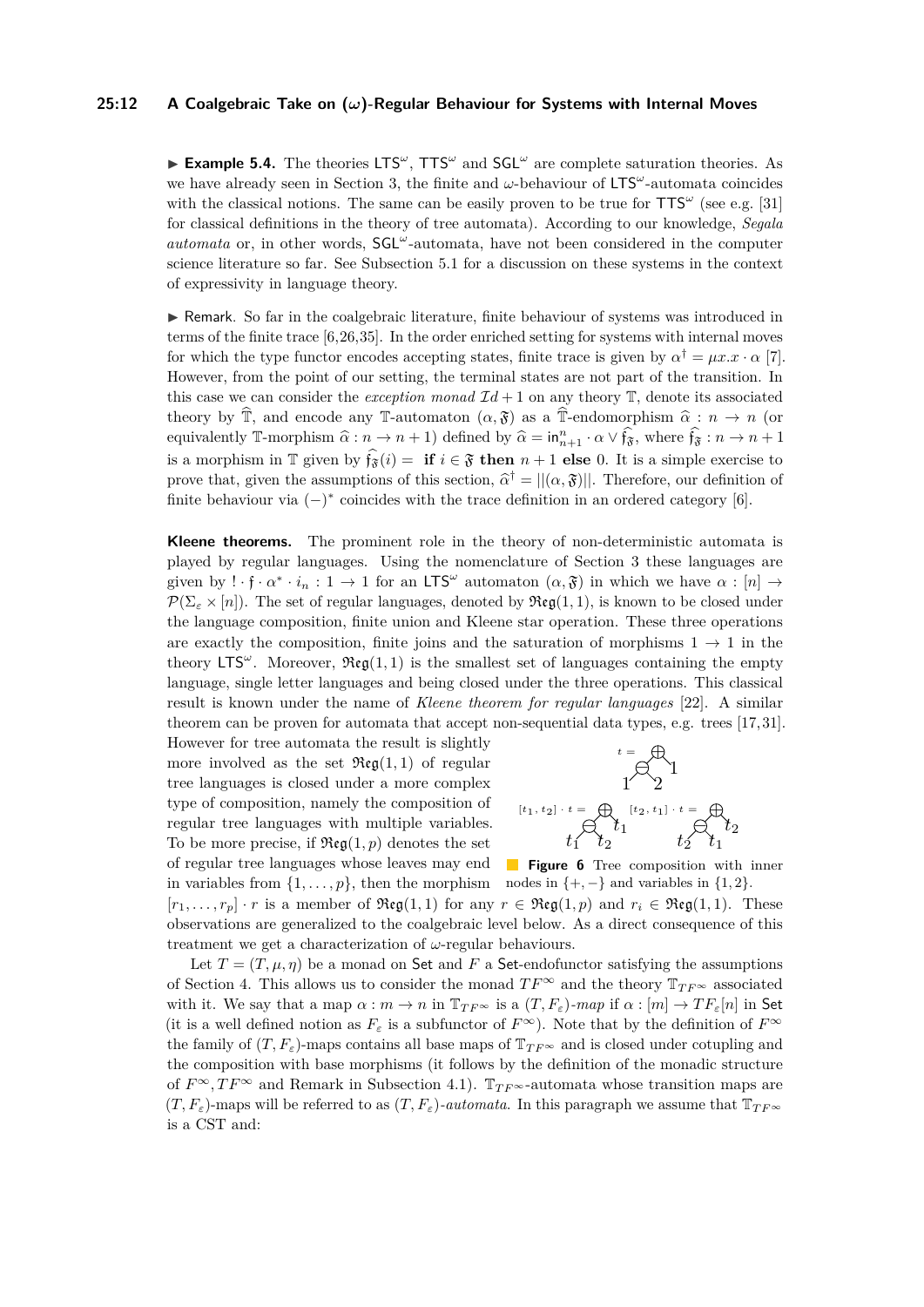$(f, F_{\varepsilon})$ -maps are closed under taking arbitrary suprema (hence, also contain 0's),  $\bullet$  0 ·  $\alpha = 0$  for any  $(T, F_{\varepsilon})$ -map  $\alpha$ .

As a direct consequence of these assumptions and since id is a base morphism we get that  $0 \cdot \alpha^* = \alpha^* \cdot 0 = 0$  for any  $(T, F_\varepsilon)$ -map  $\alpha$  which is a  $\mathbb{T}_{TF^{\infty}}$ -endomorphism. We define the set of *regular morphisms*  $m \rightarrow p$  by:

$$
\mathfrak{Reg}(m, p) \triangleq \{j' \cdot \mathfrak{f}_{\mathfrak{F}} \cdot \alpha^* \cdot j \mid (\alpha : n \to n, \mathfrak{F}) \text{ is a } (T, F_{\varepsilon})\text{-aut. and}
$$
  

$$
j: m \to n, j': n \to p \text{ are base maps}\}.
$$

The set of regular morphisms Reg(1*, p*) will be often referred to as the set of *regular trees with variables in p.* Note that  $\mathfrak{Reg}(1,1)$  is exactly the set of finite behaviours of states in  $(T, F_{\varepsilon})$ -automata. A regular morphism  $r \in \mathfrak{Reg}(m, p)$  is said to be in *normal form* (NF) if it is given by  $r = [0_p^n, \text{id}_p] \cdot [\alpha, \text{in}_{n+p}^p]^* \cdot \text{in}_{n+p}^m$  for a  $(T, F_{\varepsilon})$ -map  $\alpha : n \to n+p$  and  $m \leq n$ . The following lemma states that all regular morphisms can be given in their normal forms and that they can be obtained from regular trees via cotupling.

**► Lemma 5.5.** *The following equality is true:*  $\mathfrak{Reg}(m, p) = \{[r_1, \ldots, r_m] \mid r_i \in \mathfrak{Reg}(1, p)\}$  $\{[0^n_p,\mathsf{id}_p]\cdot[\alpha,\mathsf{in}^p_{n+p}]^*\cdot\mathsf{in}^m_{n+p}\mid \alpha:n\to n+p\text{ is a }(T,F_\varepsilon)\text{-}map\text{ and }m\leq n\}.$ 

The next results (Lem. [5.6](#page-12-0) and Th. [5.7\)](#page-12-1) show, in particular, that regular morphisms with suitable domains and codomains are closed under composition, finite joins and saturation operation. The constructions used in the proofs of the results below are simple generalization of classical constructions of non-deterministic automata with *ε*-moves used in proving that concatenation/finite union/Kleene star of regular languages is regular (see e.g. [\[22\]](#page-16-0)). Hence, in our opinion, it can be considered a computer science folklore which presents itself very aesthetically in terms of the string diagram calculus. Note that for classical regular languages it was enough to consider the case where the normal form  $[0, id_p] \cdot [\alpha, in^p]^* \cdot in^m$  of the expressions satisfied  $m = p = 1$  (i.e. one initial and one final state). These constructions can be summarized by the following three diagrams.



<span id="page-12-0"></span>I **Lemma 5.6.** *The identity maps in* T*T F*<sup>∞</sup> *are regular morphisms. Moreover, regular morphisms are closed under the composition from*  $\mathbb{T}_{TF^{\infty}}$ *.* 

Let  $\mathfrak{Reg}(T, F)$  be the category whose objects are the same as the objects of  $\mathbb{T}_{TF^{\infty}}$  and whose hom-sets are  $\Re{\text{eg}(m, n)}$  with the composition taken from  $\mathbb{T}_{TF^{\infty}}$ . By the above lemmas this definition is proper and, moreover,  $\Re \mathfrak{eg}(T, F)$  is a theory. It is order enriched with the order from  $\mathbb{T}_{TF^{\infty}}$ . Moreover, the following statement holds.

<span id="page-12-1"></span>**Findom 5.7** (Kleene thm. for regular behaviour).  $\mathfrak{Reg}(T, F)$  *is an ordered theory which:* 

- <span id="page-12-2"></span>**(a)** *contains all* (*T, Fε*)*-maps,*
- **(b)** *admits finite suprema and each hom-set contains the bottom element,*
- <span id="page-12-3"></span>(c) *endomorphisms* are closed under  $(-)^*$ .

*If*  $\mathfrak{Rat}(T, F)$  *is the smallest subtheory of*  $\mathbb{T}_{TF^{\infty}}$  *satisfying [\(a\)](#page-12-2)-[\(c\)](#page-12-3) then*  $\mathfrak{Rat}(T, F) = \mathfrak{Reg}(T, F)$ *.*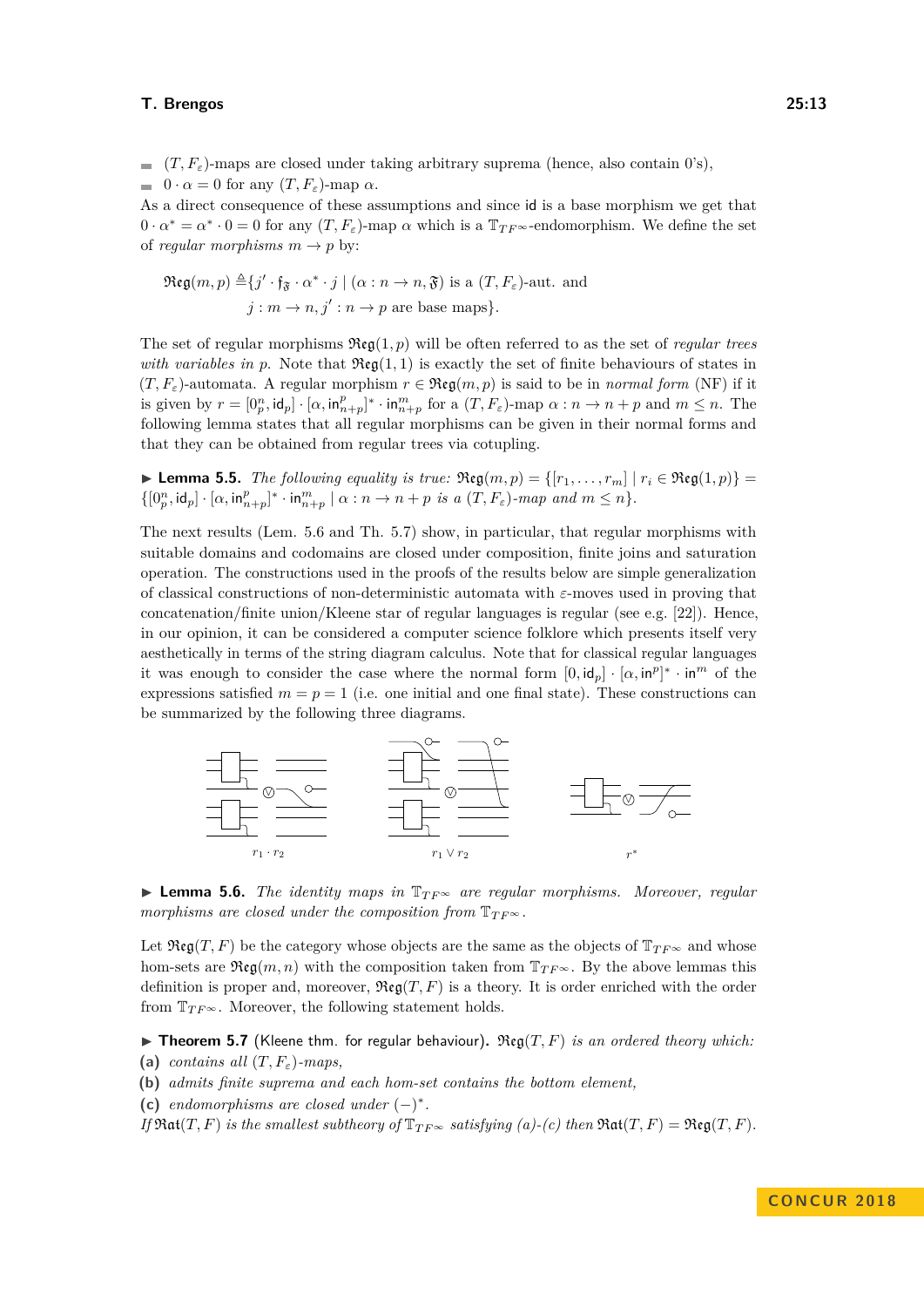Finally, put  $\omega \mathfrak{Rat}(T, F) \triangleq \{[r_1, \ldots, r_m]^\omega \cdot r \mid r \in \mathfrak{Rat}(1, m), r_i \in \mathfrak{Rat}(1, m) \text{ for } m < \omega\}$  and  $\omega \mathfrak{Reg}(T, F) \triangleq \{||(\alpha, \mathfrak{F})||_{\omega} \cdot i_m : 1 \to 0 \mid (\alpha, \mathfrak{F}) \text{ is } \mathbb{T}_{TF^{\infty}}\text{-aut. with } (T, F_{\varepsilon})\text{-map } \alpha : m \to m\}.$ **I Theorem 5.8** (Kleene thm. for  $\omega$ -regular behaviour). We have  $\omega \Re \text{at}(T, F) = \omega \Re \text{eq}(T, F)$ .

## <span id="page-13-3"></span><span id="page-13-0"></span>**5.1 Behaviours v. languages**

The purpose of this subsection is to define *languages* for  $T_{TF^{\infty}}$ -automata. Unlike behaviours, languages are simply subsets of  $F^{\infty}$ 1. As we will see below there is a natural way to introduce such languages for abstract automata. The theory presented in this subsection is motivated by (*ω*-)languages of probabilistic (*ω*-)automata [\[3\]](#page-15-9) defined using a construction akin to the one presented below. However, since fully probabilistic automata are not considered in our paper (see the summary section for details), we will focus our attention on SGL*<sup>ω</sup>* -automata and the languages they generate. We will show that the classes of  $(\omega)$ -regular languages of these machines coincide with the class of  $(\omega)$ -)regular languages in the classical sense.

Let *T* be a functor on Set and consider the transformation  $\tau : T \implies \mathcal{P}$  whose *X*-component is defined by  $\tau_X(t) = \bigcap \{ Y \subseteq X \mid t \in TY \}$ . If *T* preserves preimages and infinite intersections then the transformation is natural [\[19\]](#page-16-17). Here, we assume it is the case.

<span id="page-13-1"></span>**Example 5.9.** For  $T = \mathcal{CM}$  the transformation  $\tau$  is given by:

$$
\tau_X(U) = \bigcup \{ \{x_1, \ldots, x_n\} \mid r_1 \cdot x_1 + \ldots + r_n \cdot x_n \in U \text{ for } r_i > 0 \} \text{ for } U \in \mathcal{CM}X.
$$

It is a simple exercise to prove that  $\tau : \mathcal{CM} \implies \mathcal{P}$  is a natural transformation.

Let *T* and *F* and  $\mathcal P$  and *F* satisfy the assumptions of Section [4.](#page-7-0) Then the transformation  $\tau$  : *T*  $\implies$  *P* imposes an assignment  $\tau_{F^\infty}$  between theories  $\mathbb{T}_{TF^\infty}$  and  $\mathbb{T}_{PF^\infty}$  given by:  $\tau_{F^\infty}(n) \triangleq n$  and  $\tau_{F^\infty}(f : m \to TF^\infty m) \triangleq \tau_{F^\infty n} \circ f$ . Assume that both  $\mathbb{T}_{TF^\infty}$  and  $\mathbb{T}_{PF^{\infty}}$  are complete saturation theories. Given a  $\mathbb{T}_{TF^{\infty}}$ -automaton  $(\alpha : n \to n, \mathfrak{F})$  and  $i \in [n]$ , we define its *language* (resp. *ω-language*) by  $\mathcal{L}(\alpha, \mathfrak{F}, i) \triangleq \tau_{F^{\infty}}(||[(\alpha, \mathfrak{F})|| \cdot i_n)$  and  $\mathcal{L}^{\omega}(\alpha,\mathfrak{F},i) \triangleq \tau_{F^{\infty}}(||(\alpha,\mathfrak{F})||_{\omega} \cdot i_n)$ . Now, the sets of *regular* and  $\omega$ -*regular languages* for  $\mathbb{T}_{TF^{\infty}}$ are  $\mathfrak{L} \mathfrak{Reg}(T, F) \triangleq \{(\mathcal{L}(\alpha, \mathfrak{F}, i) \mid \alpha \text{ is a } (T, F_{\varepsilon})\text{-map}\}\$ and

 $\omega$ LReg(*T, F*)  $\triangleq$  { $\mathcal{L}^{\omega}(\alpha, \mathfrak{F}, i) | \alpha$  is a  $(T, F_{\varepsilon})$ -map}*.* 

<span id="page-13-2"></span>**► Theorem 5.10.** *If*  $\tau_F \in \mathbb{T}_{TF} \infty$  →  $\mathbb{T}_{PF} \infty$  *is a functor which preserves cotupling, preserves* 0's, finite suprema and suprema of  $\omega$ -chains then  $\mathfrak{LReg}(T, F) \subseteq \mathfrak{Reg}(\mathcal{P}, F)(1, 1)$ *. Moreover,*  $if \tau_{F^\infty}(\beta^\omega) = \tau_{F^\infty}(\beta)^\omega$  *for any*  $\mathbb{T}_{TF^\infty}$ *-endomorphism*  $\beta$  *of the form*  $f_{\mathfrak{F}} \cdot \alpha^+$  *for a*  $(T, F_\varepsilon)$ *-map*  $α$  *then*  $ω$  $\mathfrak{L}$ Reg(*T*, *F*)  $\subseteq$   $ω$ Reg(*P*, *F*).

**Example 5.11.** The assignment  $\mathsf{SGL}^{\omega} \to \mathsf{LTS}^{\omega}$  induced by the natural transformation from Example [5.9](#page-13-1) satisfies the assumptions of the first part of Th. [5.10.](#page-13-2) Additionally, it preserves the assumptions of the second part of this statement, and, hence, from the point of view of regular and *ω*-regular languages Segala automata are equally expressive as the non-deterministic (Büchi) automata.

# **6 Summary, future and related work**

The purpose of this paper was to develop a coalgebraic (categorical) framework to reason about abstract automata and their finite and infinite behaviours satisfying BAC. We achieved this goal by constructing a monad suitable to handle the types of behaviours we were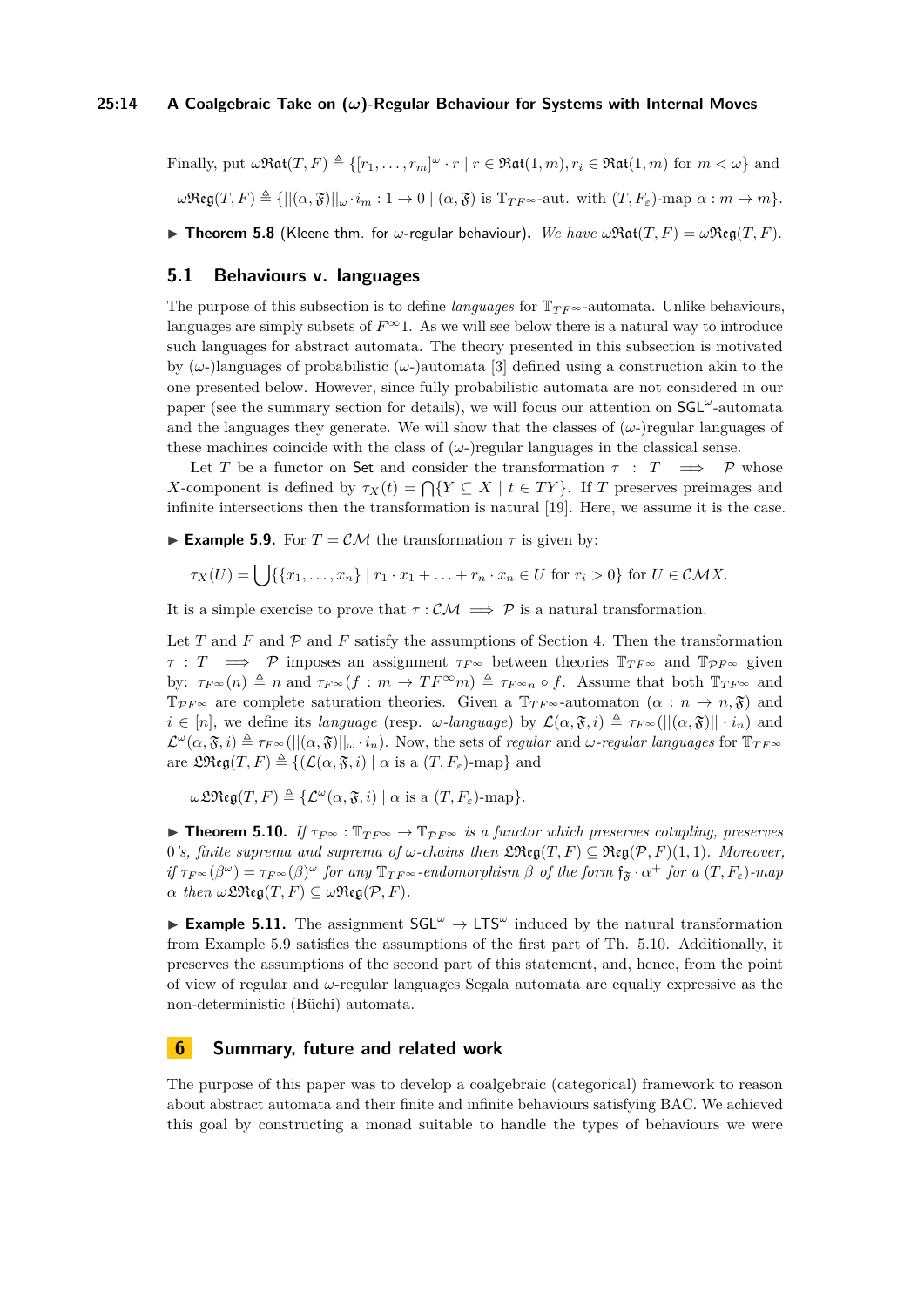interested in and defining them in the right setting. A natural and direct consequence of this treatment was Theorem [5.7](#page-12-1) and Theorem [5.8,](#page-13-3) i.e. the coalgebraic characterization of regular and  $\omega$ -regular behaviour. These two results are the main reason why the primary interest of this paper is the Set-based finite structures. Note that several definitions and properties of Section [5](#page-10-0) generalize to systems whose type monad is over a different category than Set (in this case an *automaton* should be simply defined as a pair of endomorphisms in the given Kleisli category).

Seemingly, the main restrictions of this framework are hidden behind the assumptions in the definition of a complete saturation theory. However, many of these axioms can be relaxed. For instance, in case of lack of left distributivity we may use a construction from our previous work [\[9\]](#page-15-5) which embeds suitably ordered categories into left distributive ones. Secondly, the assumption about completeness of the order may be replaced with the assumption about existence of  $(-)^*$  and  $(-)^\omega$  satisfying the desired properties (note that the theory Reg defined in Section [5](#page-10-0) is not necessarily complete, yet finite joins,  $(-)^*$  and  $(-)^\omega$  are well defined).

**Future work.** We plan that the next step from here will be to put fully probabilistic automata into our framework, as this type of machines and their *ω*-languages play a significant role in infinite language theory [\[2\]](#page-15-10). Probabilistic systems have been successfully put into the saturation and weak bisimulation framework by embedding the category these systems are described in, into a category which admits left distributivity [\[9\]](#page-15-5).

Given our natural characterization of coalgebraic *ω*-regular languages we ask if it is possible to characterize it in an *algebraic* way in terms of a preimage of a subset of a finite algebraic structure. Especially, considering the fact that by Th. [5.2](#page-10-1) the pair of hom-sets  $(\mathbb{T}(n, n), \mathbb{T}(n, 0))$  equipped with suitable operations resembles a Wilke algebra used in the algebraic characterization of these languages (see e.g. [\[31\]](#page-16-1) for details).

**Related work.** The first coalgebraic take on  $\omega$ -languages was presented in [\[11\]](#page-15-0), where authors put deterministic Muller automata with Muller acceptance condition into the framework. Our work is related to a more recent paper [\[36\]](#page-17-2), where Urabe *et al.* give a coalgebraic framework for modelling behaviour with Büchi acceptance condition for (*T, F*)-systems. The main ingredient of their work is a solution to a system of equations which uses least and greatest fixpoints. This is done akin to Park's [\[30\]](#page-16-7) classical characterization of *ω*-languages via a system of equations. In our paper we also use least and greatest fixpoints, however, the operators we consider are the two natural types of operators  $(-)^* = \mu x \cdot id \vee x \cdot (-)$  and  $(-)^{\omega} = \nu x \cdot x \cdot (-)$  which generalize the language operators  $(-)^{*}$  and  $(-)^{\omega}$  known from the classical theory of regular and *ω*-regular languages. By calculating everything in the Kleisli category for the given monad and by using the aforementioned operators we simplify the language considerably. This allows us to state and prove Kleene-type theorems for (*ω*-)regular input which was not achieved in [\[36\]](#page-17-2) and (in our opinion) would be difficult to obtain in that setting. To summarize, the major differences between our work and [\[36\]](#page-17-2) are the following:

- $\blacksquare$  we use the setting of systems with internal moves (i.e. coalgebras over a monad) to discuss infinite behaviour with BAC,
- $\blacksquare$  the infinite behaviour with BAC is calculated in terms of a simple expression which uses  $(-)$ <sup>\*</sup> and  $(-)$ <sup>ω</sup> in the Kleisli category,
- we provide the definition of a finite behaviour of a system (using  $(-)^*$ ) and build a bridge between regular and  $\omega$ -regular behaviours on a coalgebraic level in terms of the Kleene theorem.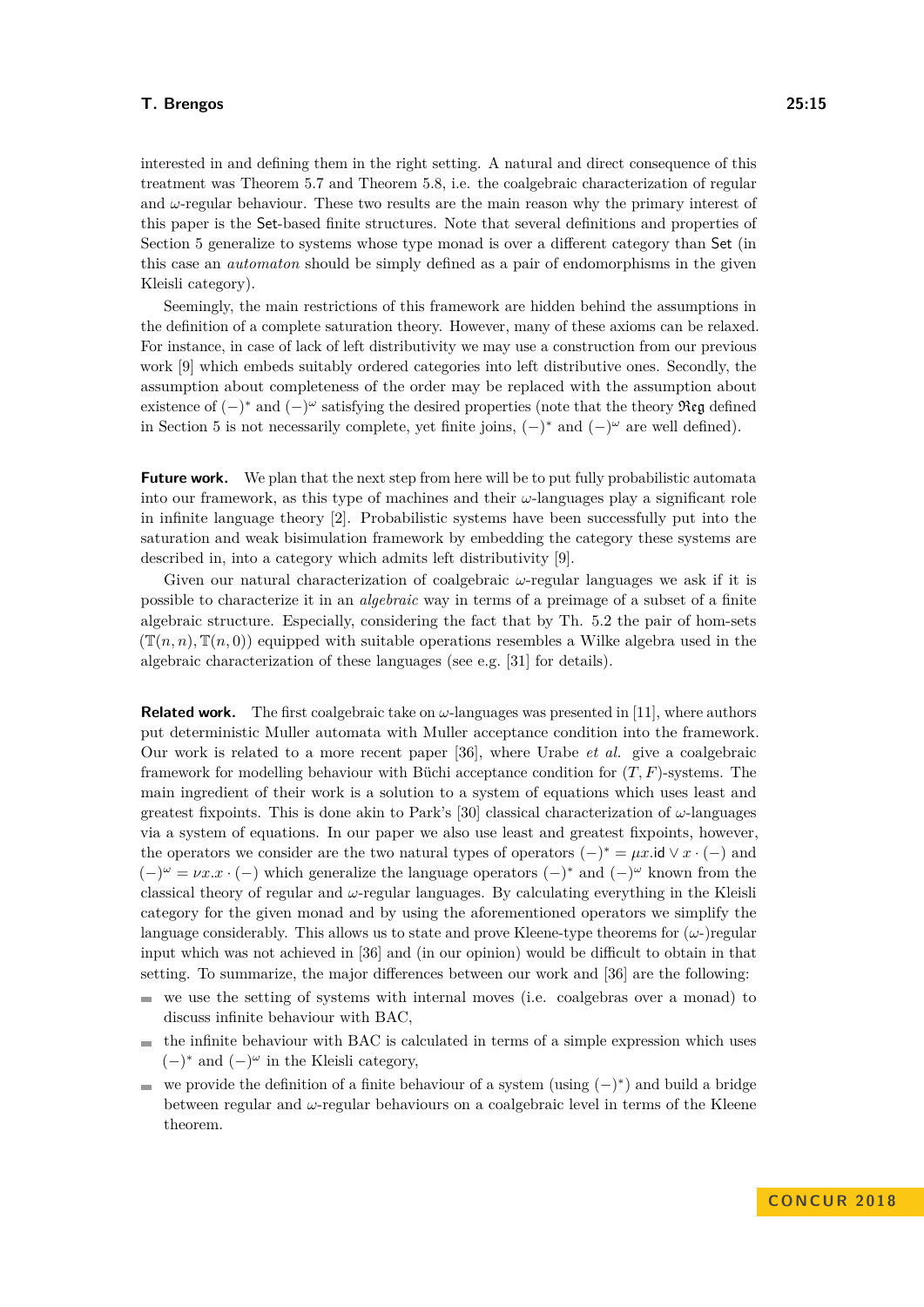## **25:16 A Coalgebraic Take on (***ω***)-Regular Behaviour for Systems with Internal Moves**

Abstract finite automata have already been considered in the computer science literature in the context of Lawvere iteration theories with analogues of Kleene theorems stated and proven (see e.g. [\[5,](#page-15-11) [13](#page-15-12)[–15\]](#page-16-18)). Some of these results seem to be presented in a more general setting than ours, using a slightly different language than ours (*conf.* Theorem [5.7](#page-12-1) and e.g. [\[5,](#page-15-11) Theorem 1.4]). We decided to state Theorem [5.7](#page-12-1) the way we did, in order to make a direct generalization of the classical Kleene theorem for regular input and to give a coalgebraic interpretation which is missing in [\[5,](#page-15-11) [13](#page-15-12)[–15\]](#page-16-18). We should also mention that the infinite behaviour with BAC was defined in *loc. cit.* only for a very specific type of theories (i.e. the matricial theories over an algebra with an infinite iteration operator), which do not encompass e.g. non-deterministic Büchi tree automata and their infinite tree languages.

#### **References**

- <span id="page-15-7"></span>**1** Jirí Adámek, Mahdieh Haddadi, and Stefan Milius. Corecursive algebras, corecursive monads and bloom monads. *Logical Methods in Computer Science*, 10(3), 2014. [doi:](http://dx.doi.org/10.2168/LMCS-10(3:19)2014) [10.2168/LMCS-10\(3:19\)2014](http://dx.doi.org/10.2168/LMCS-10(3:19)2014).
- <span id="page-15-10"></span>**2** Christel Baier and Marcus Grosser. Recognizing omega-regular languages with probabilistic automata. In *Proceedings of the 20th Annual IEEE Symposium on Logic in Computer Science*, LICS '05, pages 137–146, Washington, DC, USA, 2005. IEEE Computer Society. [doi:10.1109/LICS.2005.41](http://dx.doi.org/10.1109/LICS.2005.41).
- <span id="page-15-9"></span>**3** Christel Baier, Marcus Grösser, and Nathalie Bertrand. Probabilistic omega-automata. *J. ACM*, 59(1):1:1–1:52, 2012. [doi:10.1145/2108242.2108243](http://dx.doi.org/10.1145/2108242.2108243).
- <span id="page-15-8"></span>**4** Jon Beck. Distributive laws. In B. Eckmann, editor, *Seminar on Triples and Categorical Homology Theory*, pages 119–140, Berlin, Heidelberg, 1969. Springer Berlin Heidelberg.
- <span id="page-15-11"></span>**5** Stephen Bloom and Zoltán Ésik. *Iteration Theories. The Equational Logic of Iterative Processes.* Monographs in Theoretical Computer Science. Springer, 1993.
- <span id="page-15-3"></span>**6** Filippo Bonchi, Stefan Milius, Alexandra Silva, and Fabio Zanasi. Killing epsilons with a dagger: A coalgebraic study of systems with algebraic label structure. *Theoretical Computer Science*, 604:102–126, 2015. [doi:10.1016/j.tcs.2015.03.024](http://dx.doi.org/10.1016/j.tcs.2015.03.024).
- <span id="page-15-6"></span>**7** Tomasz Brengos. On coalgebras with internal moves. In Marcello M. Bonsangue, editor, *Proc. CMCS*, Lecture Notes in Computer Science, pages 75–97. Springer, 2014. [doi:10.](http://dx.doi.org/10.1007/978-3-662-44124-4_5) [1007/978-3-662-44124-4\\_5](http://dx.doi.org/10.1007/978-3-662-44124-4_5).
- <span id="page-15-1"></span>**8** Tomasz Brengos. Weak bisimulation for coalgebras over order enriched monads. *Logical Methods in Computer Science*, 11(2):1–44, 2015. [doi:10.2168/LMCS-11\(2:14\)2015](http://dx.doi.org/10.2168/LMCS-11(2:14)2015).
- <span id="page-15-5"></span>**9** Tomasz Brengos, Marino Miculan, and Marco Peressotti. Behavioural equivalences for coalgebras with unobservable moves. *Journal of Logical and Algebraic Methods in Programming*,  $84(6):826-852, 2015.$  [doi:10.1016/j.jlamp.2015.09.002](http://dx.doi.org/10.1016/j.jlamp.2015.09.002).
- <span id="page-15-4"></span>**10** Tomasz Brengos and Marco Peressotti. A Uniform Framework for Timed Automata. In Josée Desharnais and Radha Jagadeesan, editors, *27th International Conference on Concurrency Theory (CONCUR 2016)*, volume 59 of *Leibniz International Proceedings in Informatics (LIPIcs)*, pages 26:1–26:15, Dagstuhl, Germany, 2016. Schloss Dagstuhl–Leibniz-Zentrum fuer Informatik. [doi:10.4230/LIPIcs.CONCUR.2016.26](http://dx.doi.org/10.4230/LIPIcs.CONCUR.2016.26).
- <span id="page-15-0"></span>**11** Vincenzo Ciancia and Yde Venema. Stream automata are coalgebras. In *Proc. CMCS*, volume 7399 of *Lecture Notes in Computer Science*, pages 90–108, 2012. [doi:10.1007/](http://dx.doi.org/10.1007/978-3-642-32784-1_6) [978-3-642-32784-1\\_6](http://dx.doi.org/10.1007/978-3-642-32784-1_6).
- <span id="page-15-2"></span>**12** Corina Cîrstea. Generic infinite traces and path-based coalgebraic temporal logics. *Electr. Notes Theor. Comput. Sci.*, 264(2):83–103, 2010. [doi:10.1016/j.entcs.2010.07.015](http://dx.doi.org/10.1016/j.entcs.2010.07.015).
- <span id="page-15-12"></span>**13** Zoltán Ésik and Tamás Hajgató. Iteration grove theories with applications. In *Proc. Algebraic Informatics*, volume 5725 of *Lecture Notes in Computer Science*, pages 227–249. Springer, 2009. [doi:10.1007/978-3-642-03564-7\\_15](http://dx.doi.org/10.1007/978-3-642-03564-7_15).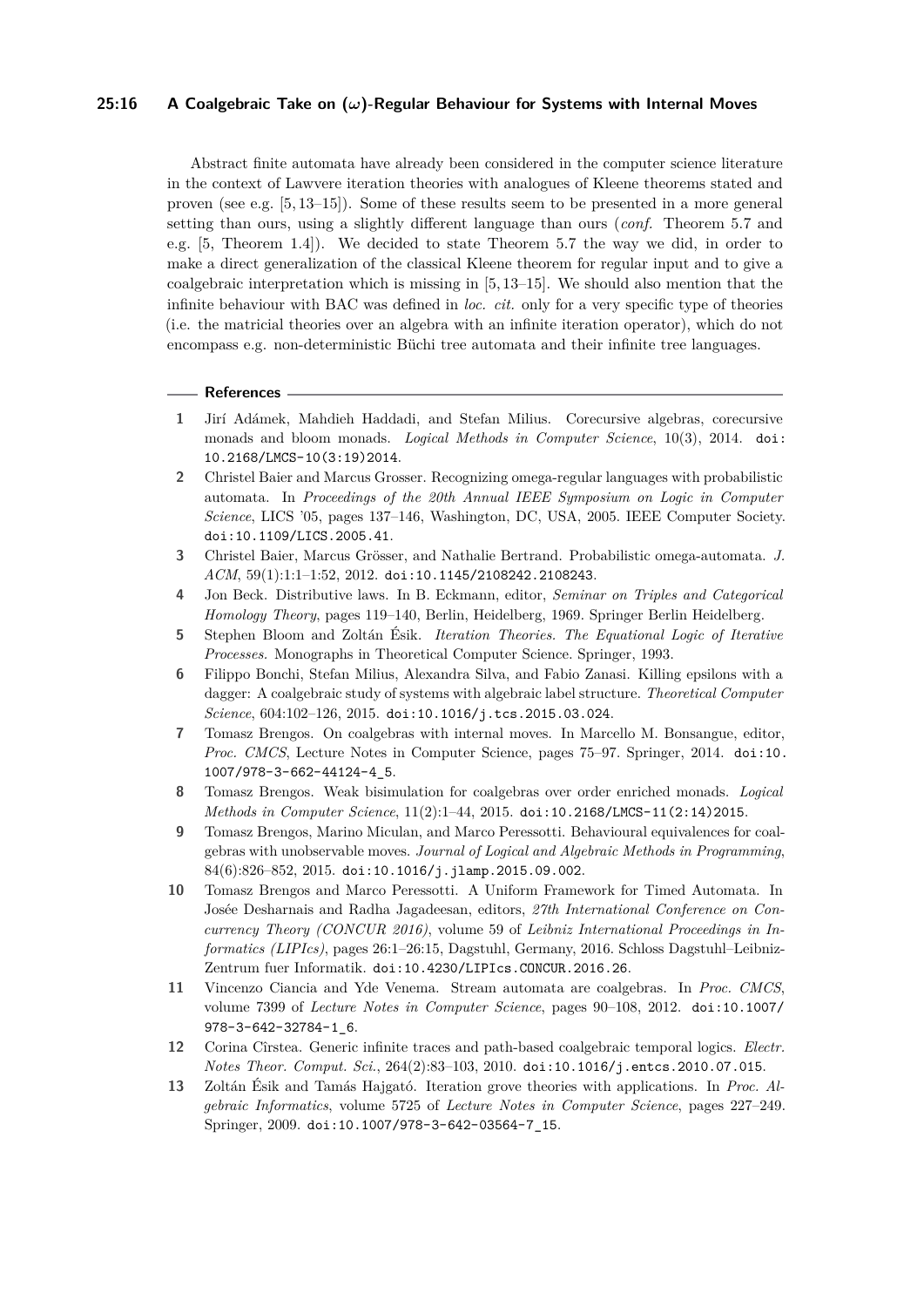- **14** Zoltán Ésik and Werner Kuich. *A Unifying Kleene Theorem for Weighted Finite Automata*, pages 76–89. Springer Berlin Heidelberg, Berlin, Heidelberg, 2011. [doi:10.1007/](http://dx.doi.org/10.1007/978-3-642-19391-0_6) [978-3-642-19391-0\\_6](http://dx.doi.org/10.1007/978-3-642-19391-0_6).
- <span id="page-16-18"></span>**15** Zoltán Ésik and Werner Kuich. Modern automata theory, 2013. URL: [http://www.dmg.](http://www.dmg.tuwien.ac.at/kuich/) [tuwien.ac.at/kuich/](http://www.dmg.tuwien.ac.at/kuich/).
- <span id="page-16-12"></span>**16** Sergey Goncharov and Dirk Pattinson. Coalgebraic weak bisimulation from recursive equations over monads. In Javier Esparza, Pierre Fraigniaud, Thore Husfeldt, and Elias Koutsoupias, editors, *Proc. ICALP*, volume 8573 of *Lecture Notes in Computer Science*, pages 196–207. Springer, 2014. [doi:10.1007/978-3-662-43951-7\\_17](http://dx.doi.org/10.1007/978-3-662-43951-7_17).
- <span id="page-16-2"></span>**17** Erich Grädel, Wolfgang Thomas, and Thomas Wilke, editors. *Automata Logics, and Infinite Games: A Guide to Current Research*, page 392. Springer-Verlag New York, Inc., New York, NY, USA, 2002.
- <span id="page-16-4"></span>**18** H. Peter Gumm. *Elements of the general theory of coalgebras*. LUATCS 99, Rand Afrikaans University, 1999.
- <span id="page-16-17"></span>**19** H. Peter Gumm. From t-coalgebras to filter structures and transition systems. In José Luiz Fiadeiro, Neil Harman, Markus Roggenbach, and Jan Rutten, editors, *Algebra and Coalgebra in Computer Science*, pages 194–212, Berlin, Heidelberg, 2005. Springer Berlin Heidelberg. [doi:doi.org/10.1007/11548133\\_13](http://dx.doi.org/doi.org/10.1007/11548133_13).
- <span id="page-16-9"></span>**20** Ichiro Hasuo. Generic forward and backward simulations. In *Prof. CONCUR*, volume 4137 of *Lecture Notes in Computer Science*, pages 406–420, 2006. [doi:10.1007/11817949\\_27](http://dx.doi.org/10.1007/11817949_27).
- <span id="page-16-5"></span>**21** Ichiro Hasuo, Bart Jacobs, and Ana Sokolova. Generic trace semantics via coinduction. *Logical Methods in Computer Science*, 3(4), 2007. [doi:10.2168/LMCS-3\(4:11\)2007](http://dx.doi.org/10.2168/LMCS-3(4:11)2007).
- <span id="page-16-0"></span>**22** John E. Hopcroft, Rajeev Motwani, Rotwani, and Jeffrey D. Ullman. *Introduction to Automata Theory, Languages and Computability*. Addison-Wesley Longman Publishing Co., Inc., Boston, MA, USA, 2nd edition, 2000.
- <span id="page-16-15"></span>**23** Martin Hyland and John Power. The category theoretic understanding of universal algebra: Lawvere theories and monads. *Electronic Notes in Theoretical Computer Science*, 172:437– 458, 2007. [doi:10.1016/j.entcs.2007.02.019](http://dx.doi.org/10.1016/j.entcs.2007.02.019).
- <span id="page-16-6"></span>**24** Bart Jacobs. Trace semantics for coalgebras. *Electr. Notes Theor. Comput. Sci.*, 106:167– 184, 2004. [doi:/doi.org/10.1016/j.entcs.2004.02.031](http://dx.doi.org//doi.org/10.1016/j.entcs.2004.02.031).
- <span id="page-16-13"></span>**25** Bart Jacobs. Coalgebraic trace semantics for combined possibilistic and probabilistic systems. In *Proc. CMCS*, Electronic Notes in Theoretical Computer Science, pages 131–152, 2008. [doi:10.1016/j.entcs.2008.05.023](http://dx.doi.org/10.1016/j.entcs.2008.05.023).
- <span id="page-16-16"></span>**26** Bart Jacobs, Alexandra Silva, and Ana Sokolova. Trace semantics via determinization. In *Proc. CMCS*, volume 7399 of *Lecture Notes in Computer Science*, pages 109–129, 2012. [doi:10.1007/978-3-642-32784-1\\_7](http://dx.doi.org/10.1007/978-3-642-32784-1_7).
- <span id="page-16-14"></span>**27** F. W. Lawvere. Functorial semantics of algebraic theories. *Proc. Nat. Acad. Sci. U.S.A.*, 50:869–872, 1963. [doi:10.1073/pnas.50.5.869](http://dx.doi.org/10.1073/pnas.50.5.869).
- <span id="page-16-10"></span>**28** Saunders Mac Lane. *Categories for the Working Mathematician*, volume 5 of *Graduate Texts in Mathematics*. Springer-Verlang New York, 1978. [doi:10.1007/978-1-4757-4721-8](http://dx.doi.org/10.1007/978-1-4757-4721-8).
- <span id="page-16-8"></span>**29** Robin Milner. *Communication and Concurrency*. Prentice-Hall, 1989.
- <span id="page-16-7"></span>**30** David Park. Concurrency and automata on infinite sequences. In Peter Deussen, editor, *Theoretical Computer Science*, pages 167–183, Berlin, Heidelberg, 1981. Springer Berlin Heidelberg.
- <span id="page-16-1"></span>**31** Jean-Eric Pin and Dominique Perrin. *Infinite Words: Automata, Semigroups, Logic and Games*, page 538. Elsevier, 2004.
- <span id="page-16-3"></span>**32** Jan J. M. M. Rutten. Universal coalgebra: a theory of systems. *Theoretical Computer Science*, 249(1):3–80, 2000. [doi:10.1016/S0304-3975\(00\)00056-6](http://dx.doi.org/10.1016/S0304-3975(00)00056-6).
- <span id="page-16-11"></span>**33** Roberto Segala. *Modeling and Verification of Randomized Distributed Real-Time Systems*. PhD thesis, Massachusetts Institute of Technology, 1995.